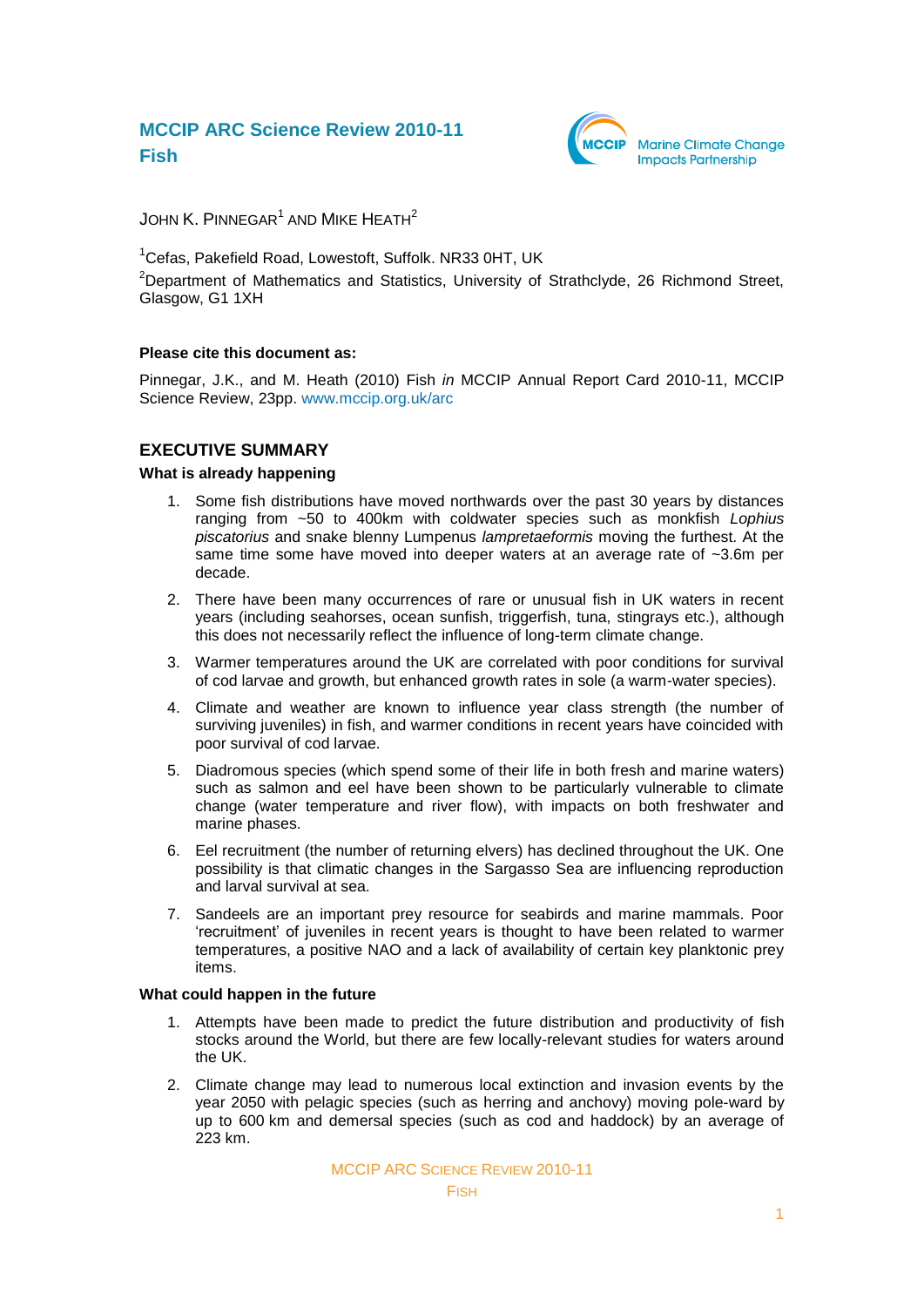- 3. Changes to currents may have an impact on the dispersal of fish eggs and larvae. It is anticipated that winter and early spring spawners (such as cod and plaice) will experience poor larval survival and growth, whereas warm-water, later spawning species (such as sprat) may benefit. Ocean acidification may impact food-webs supporting marine fish but there may also be direct physiological consequences for developing fish larvae that will reduce population sustainability overall.
- 4. Some diadromous fish species which exist in the UK are predicted to benefit from climate change (warmer temperatures and changed river flows) including Twaite shad and Thin-lipped grey mullet, whereas others such as river lamprey and smelt are anticipated to decline.

## **FULL REVIEW**

## **Context**

More than 330 species of fish are thought to inhabit the shelf seas surrounding the British Isles, and these range in size from the 11m basking shark Cetorhinus maximus to gobies and open-water mesopelagic species that rarely reach 1cm in length, even as adults. Fish are found in the deep sea (>1000m depth), in the productive waters around our coasts and some 'diadromous' species migrate from rivers to the sea to spawn (e.g. eels *Anguilla anguilla*) or vice versa (e.g. salmon *Salmo salar*, lampreys, shads). Recent reviews provide strong circumstantial evidence to suggest that ocean climate will have far-reaching effects on the dynamics of fish populations. However, knowledge of the underlying mechanisms and likely future trajectories is rather limited (see Rijnsdorp *et al.,* 2009; Drinkwater *et al*., 2010). First, there is uncertainty about the future development of the ocean climate itself, as various aspects will be influenced such as circulation patterns, air and sea surface temperatures, frequency and intensity of storm events, precipitation patterns, pH and river run off. Second, fish have complex life cycles comprising several life history stages, differing in their sensitivity to climate effects (Graham & Harrod, 2009).

In the following chapter we consider changes that have been observed in the distribution of fish species over the past century, we look at how fish growth rate and larval survival has been influenced by changing climate and we consider the role played by fish in wider marine food-webs (as prey or predators). We then consider what might happen to marine fish in the future, in the face of predicted temperature rises, extreme weather events and ocean acidification. We examine gaps in the current knowledge base and consider some of the socio-economic consequences that might arise as a result of climate impacts on marine fish.

A separate MCCIP review document has been prepared for 'fisheries', and this provides more detail regarding the likely consequences for the fisheries and fish processing sectors.

# **1. What is already happening?**

# **Changes in fish distribution**

Temperature is one of the primary factors (together with food availability, depth, salinity, shelter and suitable spawning grounds) that determine the large-scale distribution patterns of fish. Because most fish species tend to prefer a specific temperature range (Coutant, 1977; Scott, 1982), an expansion or contraction of the distribution range often coincides with long-term changes in temperature. These changes are most evident near the northern or southern-most boundaries of the species' range; theoretically warming results in a distributional shift northward, and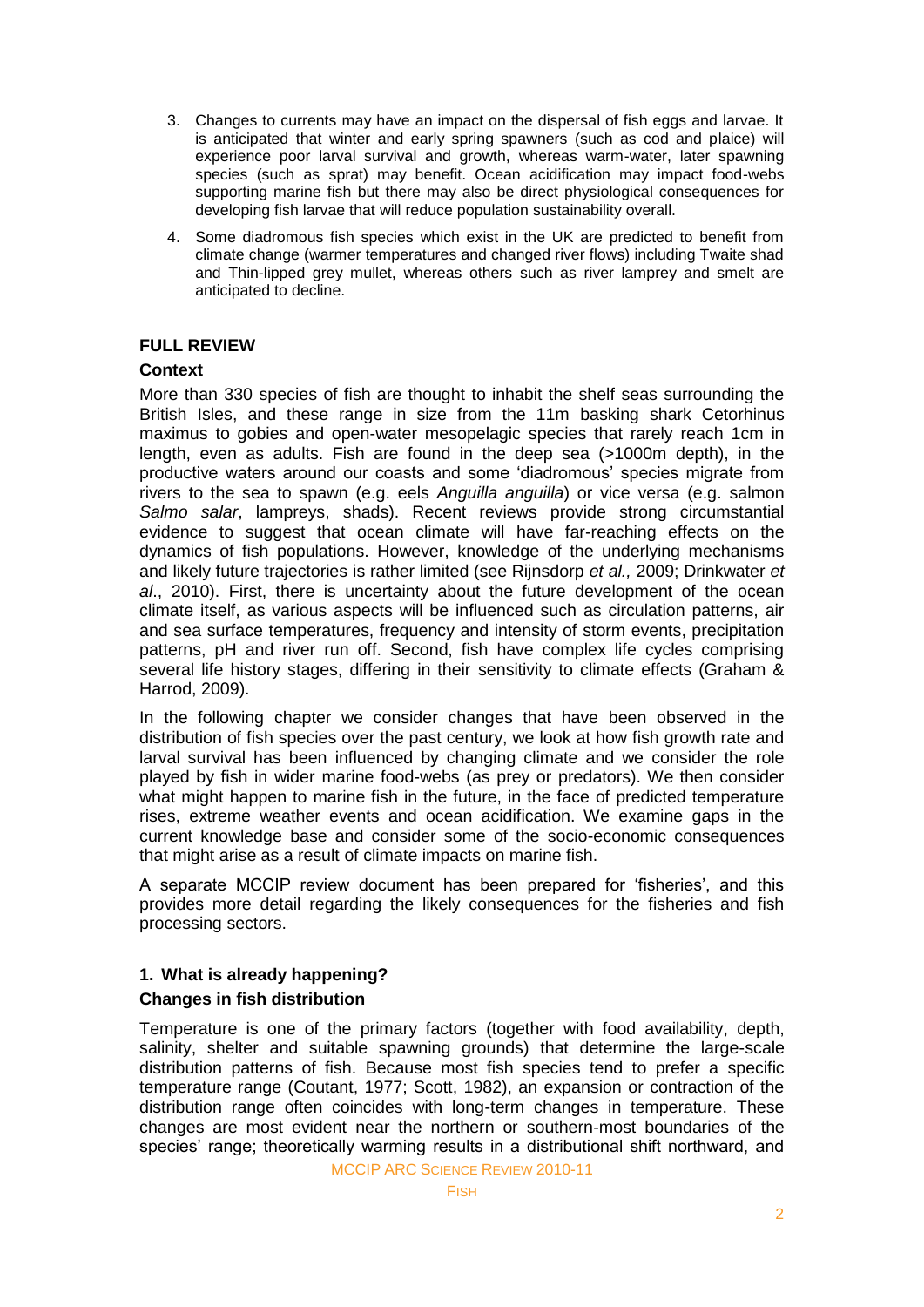cooling draws species southwards for fish in the northern hemisphere (Rose, 2005). Statistical approaches such as correlation analysis have yielded important information on the historic pattern of change. For instance, the recent warming trend in the north-east Atlantic has coincided with an apparent northward shift in the distribution of fish species from southerly latitudes (Quero *et al*., 1998; Beare *et al.,* 2004; Perry *et al*., 2005). A study of 36 species of demersal (bottom-living) fishes using UK fish survey data, indicated that centres of distribution shifted by distances ranging from 48 to 403 km during the period 1977 – 2001 (Perry *et al*., 2005), however significant shifts were only observed for 15 out of the 36 species examined and it is unclear why 21 species studied in Perry's study (i.e. the majority) showed no apparent change. An important complication in assessing the impact of climate change on fish populations, is to disentangle the effect from that of other drivers such as fishing. Fishing mortality rates have been higher in the southern North Sea than in the north (Heath *et al*., 2003, Heath *et al*., 2007), and so apparent changes in distribution (as indicated by Perry *et al.* 2005) could simply be a consequence of local patterns of fishing pressure and different rates of depletion in spatially segregated sub-stocks (Hutchinson *et al*., 2001; Wright *et al*., 2006).

Dulvy *et al*. (2008) explored the year-by-year distributional response of the North Sea demersal fish assemblage to climate change over the 25 years from 1980-2004. The centre of gravity of latitude and depth of 28 bottom-dwelling (demersal) fishes was estimated from the autumn English Ground Fish Survey. This study suggested that the whole North Sea demersal fish assemblage deepened by ~3.6 m per decade in response to climate change between 1980 and 2004. The latitudinal response to warming seas was more heterogeneous, and was a composite of at least two patterns: (i) a northward shift in the average latitude of abundant, widespread thermal specialists (grey gurnard *Eutrigla gurnardus* and poor cod *Trisopterus minutus*), and (ii) the southward shift of relatively small, southerly species with limited occupancy and a northern range boundary in the North Sea (scaldfish *Arnoglossus laterna*, solenette *Buglossidium luteum*, bib *Trisopterus luscus*, sole *Solea solea* & lesserspotted dogfish *Scyliorhinus canicula*). The southward shift of warm-tolerant Lusitanian species is consistent with climate change acting: (i) through the warming and increasing availability of shallow habitats in the southern North Sea and (ii) through North Atlantic Oscillation-linked inflows of warm water into the NE North Sea. In the North Sea the north tends to be colder than south in summer, but the south tends to be colder than the north in winter. Some southern North Sea species were previously excluded from large areas of shallow inshore habitat in winter because these waters cool down to  $\lt 1$  °C. For example, sole tend to over-winter in deeper waters before returning to the shallows in spring, in order to avoid the lethally cold winter temperatures (Henderson & Seaby, 2005). However, there is now anecdotal evidence that sole are arriving inshore earlier due to the rapidly warming seas in winter, in contrast to the severe winters that were experienced in the 1960s, when mass mortality events were reported for Lusitanian species, such as sole and conger eel *Conger conger* (Woodhead, 1964).

In 1996, a paper was published describing long-term variation in the abundance of southern species in the southern North Sea (Corten & van de Kamp 1996) in relation to hydrography. Two periods of increase in the prevalence of southern species were described in the mid-1970s and the 1990s. Both periods coincided with positive temperature anomalies, which in turn correlated with southerly winds over the Netherlands, indicating increased flow of Atlantic water through the Straits of Dover. The authors concluded that the increases were not part of a systematic long-term trend, but the result of increased transport of southern fish species into the North Sea and favourable winter temperatures. Beare *et al*. (2004) revisited this issue in 2004,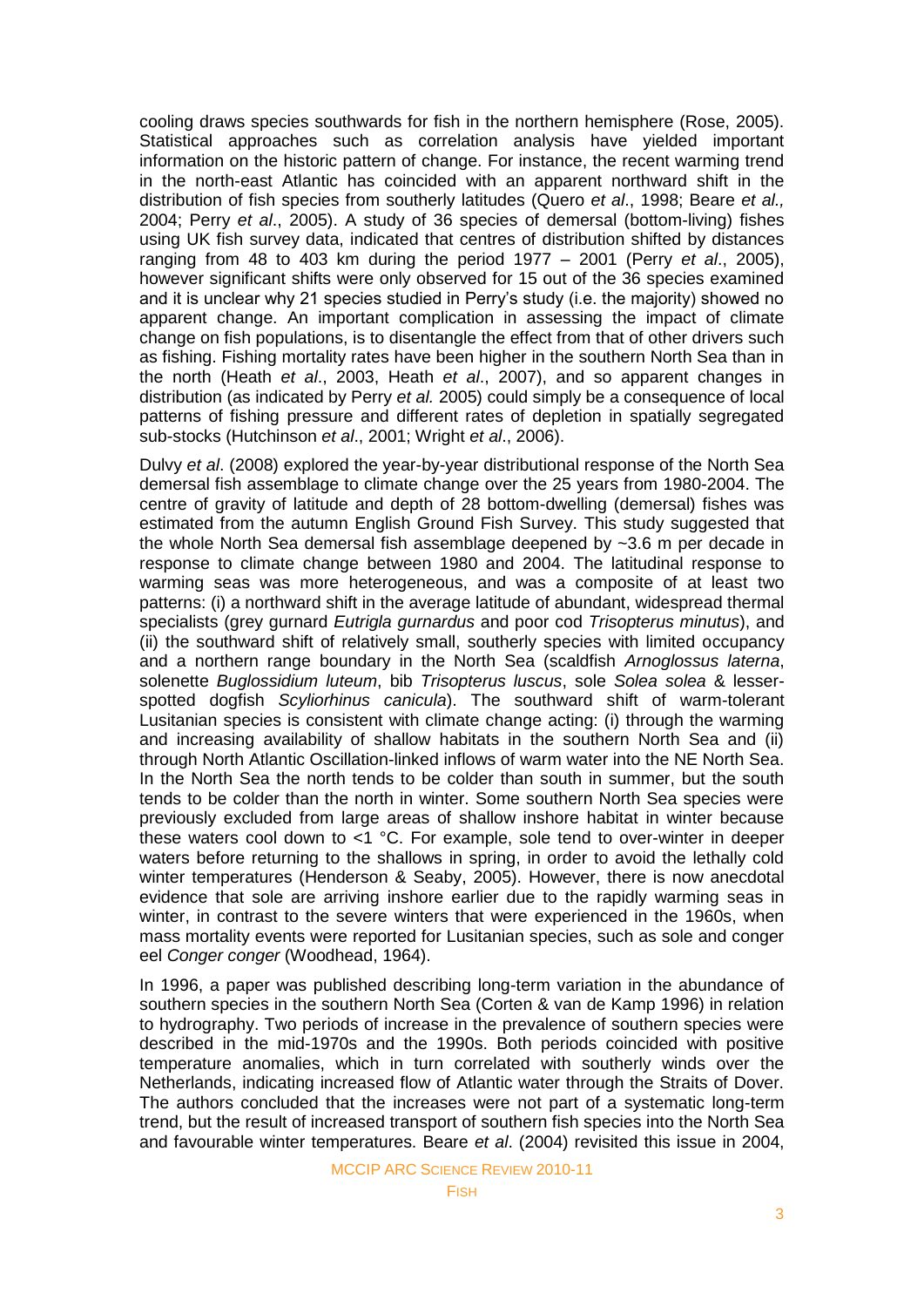and concluded that profound long-term changes are, in fact, occurring. Most species classified as having southern biogeographic affinities exhibited almost exponential increases in abundance since the mid-1990s, (which might be thought to support the case of Corten & van de Kamp, 1996). However, these increases were common to what is a very diverse range of fish species, encompassing a variety of taxa and habitat preferences. The lesser weever [Echiichthys vipera,](http://en.wikipedia.org/wiki/Echiichthys_vipera) for example, is always confined to shallow, southern parts of the North Sea whereas the bluemouth redfish *Helicolenus dactylopterus* is a deepwater shelf-edge species, yet both have shown similar increases since 1990. Poor cod, john dory *Zeus faber*, horse mackerel *Trachurus trachurus*, mackerel *Scomber scombrus*, tub gurnard *Trigla lucerna*, and red gurnard *Aspitriglia cuculus* have all increased in abundance over the past decade, but there were also peaks in the mid- to late 1950s, and mid-1970s, in addition to those observed more recently.

Climate change has been predicted to lead to changes in local and regional species richness through species extinctions and latitudinal ranges shifts. In the North Sea, species richness of fish and fauna increased from 1985 to 2006 which Hiddink & Ter Hofstede (2008) suggested was related to large-scale biogeographical patterns and climate change. Eight times as many fish species displayed increased distribution ranges in the North Sea (mainly small-sized species of southerly origin) compared with those whose range decreased (primarily large and northerly species).

The Thames estuary fish assemblage is composed largely of juvenile individuals that use the estuary as a nursery habitat. Attrill & Power (2002) demonstrated that patterns in the North Atlantic Oscillation (NAO) coincided with variation in the structure of the fish assemblage (explaining 54% of variation). Flatfish and 'northern' species (e.g. herring *Clupea harengus*) showed a negative relationship between abundance and the NAO, whilst those species considered 'southern' (e.g. bass *Dicentrarchus labrax*, sprat *Sprattus sprattus*) showed a positive relationship. The abundance of gadoid fishes, sole and estuarine species such as smelt *Osmerus eperlanus*, pipefish *Syngnathus* spp. and pogge *Agonus* cataphractus was not related to variation in the NAO (Attrill & Power, 2002).

A study of the changing fish community in the Bristol Channel was published in 2007 (Henderson 2007), using data derived from the filter screens of Hinkley Point nuclear power station. This study identified two periods of discrete change in the fish community over the past 25 years. The first change occurred in the late 1980s and involved a shift in the relative abundance of the 'permanent' members of the community. This abrupt event coincided with observed changes in the plankton of the north-east Atlantic (Beaugrand, 2004) and was correlated with the winter NAO. A second discrete change, affecting the total species assemblage, occurred in the early 1990s. This was marked by a sudden alteration in the set of 'occasionally occurring' species. After 1993 these were dominated by species with distributions centred to the south of the Bristol Channel, whereas northerly cold-water species disappeared. This change was correlated with average seawater temperature (and possibly the Atlantic Multidecadal Oscillation - AMO) rather than NAO. In addition to discrete changes in community structure, there has been a continuous increase in fish species richness in the samples collected from the power station.

Analysis of fish taxa in the western English Channel (EC) over a 90 year period indicated that 9 of 33 core species (butterfly blenny *Blennius ocellaris*, dragonet *Callionymus lyra*, topknot *Zeugopterus punctatus*, solenette, poor-cod, lesser-spotted dogfish, greater pipefish *Syngnathus acus*, thickback sole *Microchirus variegatus*, and red bandfish *Cepola rubescens*) responded strongly to increasing sea temperatures (Genner *et al.,* 2004). A parallel analysis of 33 species from power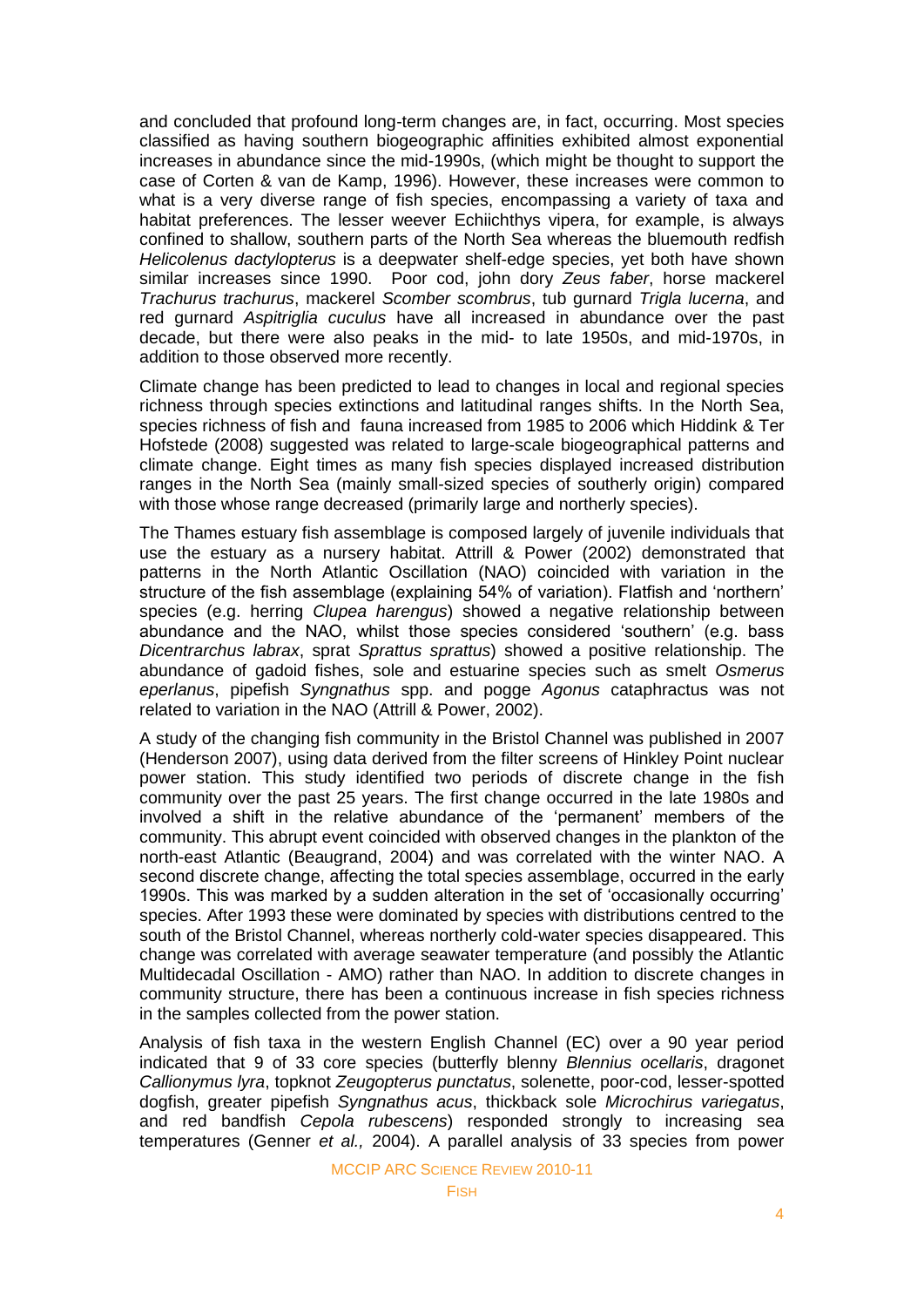station intake screens in the Bristol Channel (BC) over 22 years showed similar macroscopic trends, with one species declining in abundance (the sea snail *Liparis liparis*), and 9 increasing (Genner *et al*., 2004). Somewhat paradoxically, there was a general lack of boreal species increasing during cooling periods (and decreasing during warming periods) compared with responses to climate by southern species. The reason for this asymmetry in responses between species of different biogeographical affinity is not known, but may involve complex indirect processes (Stenseth *et al.,* 2002; Genner *et al*., 2004).

Many of the species which have expanded in recent years have been noncommercial, planktivorous species such as the boarfish *Capros aper*, which has become particularly prevalent in French and UK survey catches since 1989 (Pinnegar *et al*. 2002). This phenomenon has been reported as occurring elsewhere in the North Atlantic including the Bay of Biscay (Farina *et al*. 1997; Blanchard & Vandermeirsch, 2005) and offshore seamounts (Fock *et al.,* 2002), and in the past *C. aper* outbreaks had been linked to storms and variability in offshore climate (Cooper, 1952). Boarfish are now being landed by Irish fishing boats and converted to fish meal for aquaculture, in excess of 17,608 tonnes were landed in 2007 (Marine Institute, Stock Book 2008).

Climate-driven changes in timing and extent of annual migrations also occur (Sims *et al.,* 2001). Change in migration phenology has been described for the flounder *Platichthys flesus*, which has been shown to undertake a spawning migration 1 – 2 months earlier when conditions are cooler (Sims *et al.,* 2004). This may seem paradoxical at first, given our usual expectation that organisms will migrate earlier during warmer years. In the English Channel region, however, freshwaters, estuaries and shallow marine environments are colder in winter than the deep offshore waters. Flounder make their annual winter migration to these warmer deep waters to breed, and the timing of migration appears to be triggered by the onset of low temperatures. Recently published evidence from ichthyoplankton sampling suggests that other winter breeding species in the English Channel region also spawn earlier in cooler years, while summer spawning fish tend to spawn later (Genner *et al.,* 2010; Greve *et al.,* 2005). Together this evidence suggests that fish spawning and migration phenology may be spatially variable and highly dependent on local differences in thermal regimes.

The effects of climate change on elasmobranch fishes (rays, skates and sharks) are poorly understood, and contrast with what is known about many important teleost fishes. Some elasmobranch fishes are extremely sensitive to temperature variation (*i.e.* as low as 0.001°C: Brown, 2003). Although it is currently unclear how important this sensitivity to temperature might be to their ecology. Many elasmobranchs demonstrate complex behavioural trade-offs that are often associated with temperature (Sims, 2003). Cotton *et al.* (2005) showed that interannual variation in relative abundance of basking sharks off south-west Britain was positively correlated with fluctuations in sea surface temperature (SST) and the NAO. At a local scale (0.01–10 km), basking shark distribution and migration is determined by the abundance of the copepod *Calanus helgolandicus* (Sims, 1999; Sims & Merrett, 1997; Sims & Quayle, 1998), with SST being less important at these small scales (Sims *et al.*, 2003a). However, at greater scales (10–1 000 km) SST correlated significantly with basking shark distribution and movement patterns (Sims & Quayle, 1998; Sims *et al.*, 2000) with more basking sharks observed in warmer waters.

#### **Unusual Occurrences & Outbreaks**

MCCIP ARC SCIENCE REVIEW 2010-11 Observations of rare or unusual fish in UK waters in recent years (Stebbing *et al.,* 2002), may be related to oceanic warming. Sightings of blue-fin tuna *Thunnus*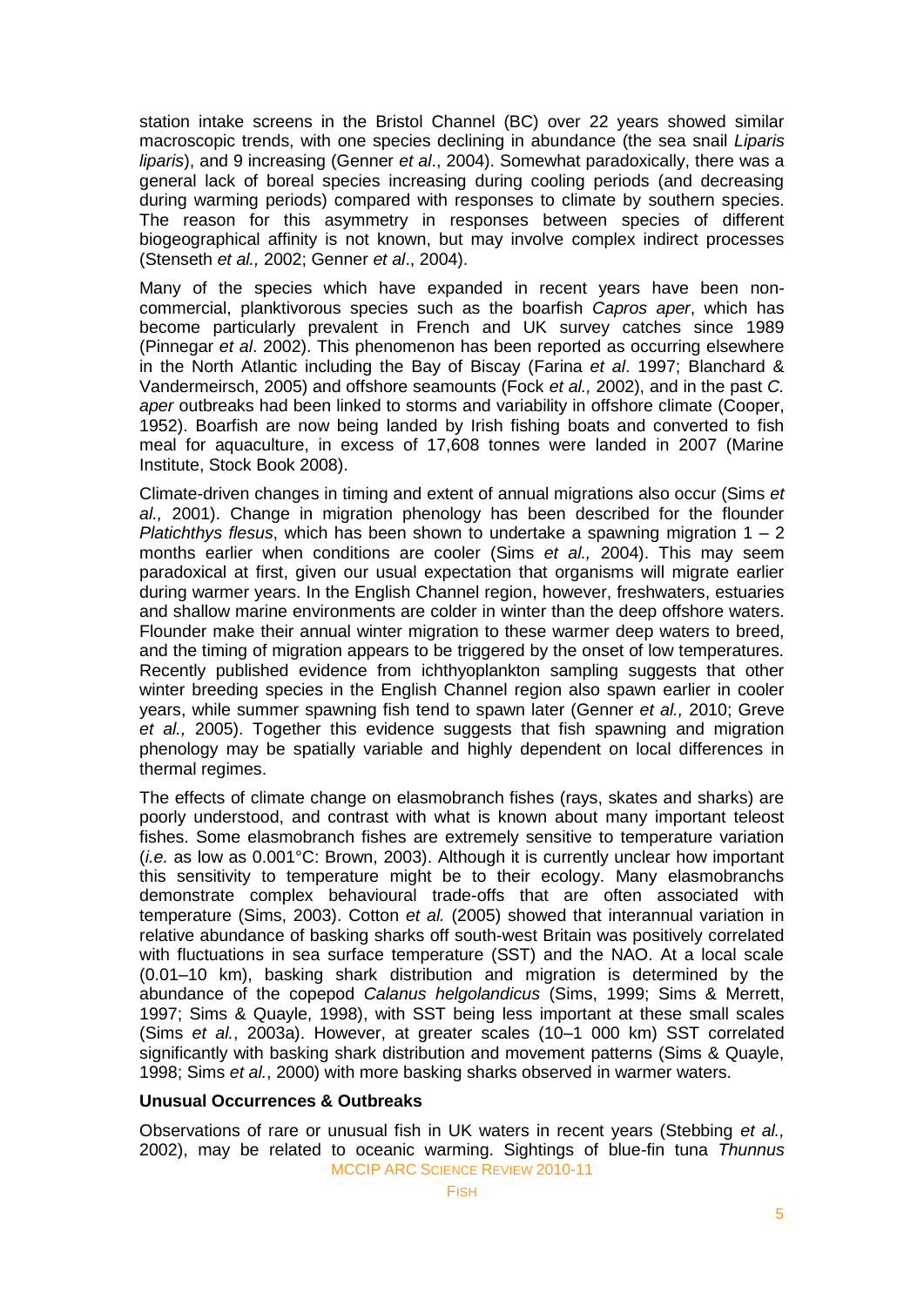*thynnus*, triggerfish *Balistes capriscus*, thresher *Alopias vulpinus* and blue sharks *Prionace glauca*, sting-rays, and seahorses *Hippocampus* spp. are all becoming more commonplace (Stebbing *et al.,* 2002) as are ocean sunfish *Mola mola* (Houghton *et al*., 2006) although mechanisms and consequences are poorly understood. Swaby & Potts (1999) made the first British record of the sailfin dory *Zenopsis conchifer*, noting that the species is advancing northwards along the continental shelf west of the British Isles at a rate of 60 km per decade. Similarly, the short-snouted seahorse *Hippocampus hippocampus* seems to be expanding its range northwards, from its stronghold in the English Channel (Pinnegar *et al.,* 2008). Other species which have recently appeared in the North Sea for the first time (or have re-occurred after a very long period of absence) include the violet stingray (*Pteroplatytrygon violacea*), butterfish (*Stromateus fiatola*), and broad-billed swordfish, *Xiphias gladius*. However, the occurrence of vagrants and/or unusual species is not necessarily indicative of long-term climate change. Arvedlund (2009) used the example of a hammerhead shark *Sphyrna zygaena* that washed up on the coast near Portreath Harbour, Cornwall in December 2004 (Southall & Sims, 2006), as an example of an observation that should not necessarily be interpreted as reflecting long-term change, since historic records in the  $19<sup>th</sup>$  Century show that this species had occurred sporadically in the same area in the past. Better systems are now in place to record unusual occurrences (including national databases such as that held by the National Marine Aquarium in Plymouth), and consequently it is difficult to distinguish increased abundance from better information systems. Furthermore, it is likely that rare fish records are self perpetuating, with the public more likely to report findings if they believe that either a) their catch is newsworthy and/or b) their catch is hard physical evidence of climate change. In recent years, statistical techniques have developed to help detect range shifts on the basis of sporadic and/or historic occurrence records (see Tingley & Beissinger, 2009), such approaches should be used rather than simply assuming that one fish is indicative of a system-wide change.

## **Changes in fish growth rate**

Poikilotherms (cold-blooded animals) such as fish are likely to be greatly affected by temperature change through influences on their metabolic rates and changes in life history processes (Brett, 1979). Brander (2000) found that weight-at-age of North Sea cod *Gadus morhua* in the first year of life was strongly influenced by temperature. Older and larger cod have lower optimal temperatures for growth (Björnsson *et al.,* 2001) and the local distribution of cod is known to depend on depth and temperature (Ottersen *et al.,* 1998; Swain, 2003). Blanchard *et al.* (2005) used information on optimal temperatures for growth and suggested that in years when stock size is low, catches are largely confined to regions with near-optimal bottom temperatures. Conversely, when population size is high, catches are spread across a larger area including regions with sub-optimal temperatures. The authors demonstrated that spatial extent of optimal habitat appears to have decreased from 1977 to 2002, reflecting a gradual warming of the North Sea. This is particularly worrying given that the remaining, highly aggregated, stocks would be especially vulnerable to over-harvesting.

Cod are known to be capable of moving large distances (approx. 1000 km), and hence could theoretically re-locate to anywhere in the North Sea. However, a study by Neat & Righton (2007), based on observations of the temperature experienced by 129 individual cod (using data storage tags), suggested that in the summer most of the individuals in the south experienced temperatures considered sub-optimal for growth. Cooler waters were easily within the reach of these cod and a small number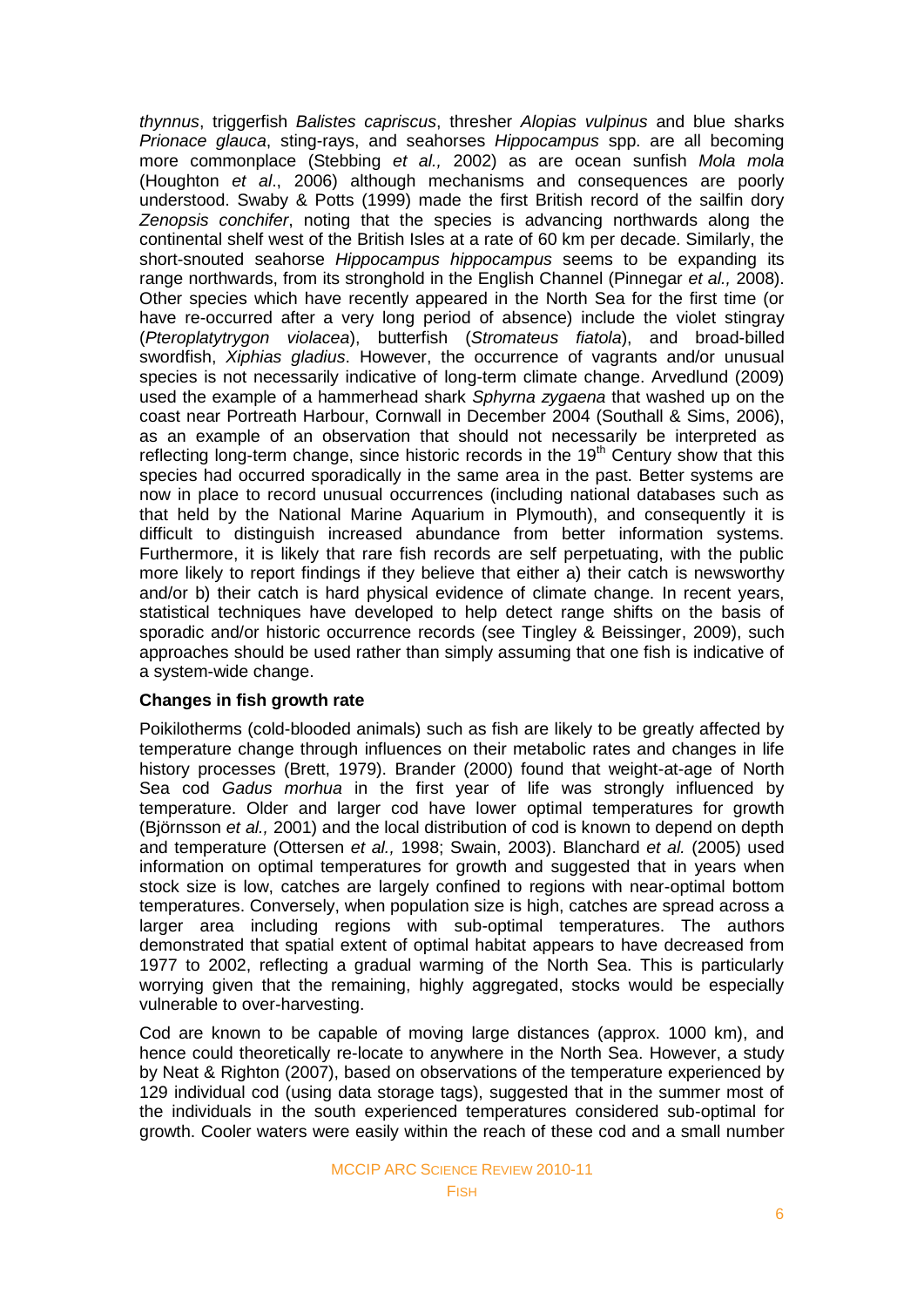of individuals migrated to areas that allowed them to experience lower temperatures, indicating that the cod had the capacity to find cooler water. Most however, did not, suggesting that the changing thermal regime of the North Sea might not yet be causing individual cod to seek cooler waters. It is possible that cod could be trading between thermally optimal habitats and requirements for prey, shelter and reproduction.

Pilling *et al*. (2007) examined annulus formation in the otolith (ear bone) of North Sea cod. The authors reported a change in the timing of annulus formation during warm versus cold periods (1985-1986 contrasted against 1994-1995). This study confirmed that southern North Sea cod do experience increased thermal stress during warmer years and that this manifests itself in slower growth rates. The effect of rising seawater temperature on the growth of juvenile sole and plaice *Pleuronectes platessa* was investigated by Teal *et al.* (2008) in the south-eastern North Sea, for the period 1970 to 2004. Increasing winter temperatures significantly increased the growing period of sole, a warm-water species that spawns in spring, but not of plaice, a temperate species that spawns in winter. The higher temperatures observed since 1989 positively affected the quality of the shallow coastal waters as a nursery area for sole but not for plaice. Between 1970 and 2004 mean lengths of 0-group sole increased significantly by over 2 cm. The inter-annual variation was large, and rather than being a steady linear increase, the main increase appeared to have occurred between 1988 and 1990. Length of 0-group plaice varied without a clear trend. In both species the end of the spawning period shifted to an earlier date in recent years, coinciding with increased winter SST. Since the beginning of the 1990s, sole spawning ended ca. 20 days earlier than in the previous 20 yr, but spawning was late again during the cold year of 1996. Although less distinct than for sole, a similar shift to an advanced spawning was observed in plaice ca. 1989, and in 2001 spawning date occurred earlier than at any time in the past 30 yr.

## **Larval survival and 'recruitment'**

Fishermen and scientists have known for over 100 years that the status of fish stocks can be greatly influenced by prevailing weather conditions (Hjort, 1914; Cushing, 1982). Recruitment, also referred to as the 'year-class strength', is a key measure of the productivity of a fish stock, and is defined as the number of juvenile fish of a given age group surviving from the annual egg production to be exploited by the fishery. In the case of cod, there is a well established relationship between recruitment and sea temperature (O'Brien *et al*., 2000; Beaugrand *et al*., 2003; Clarke *et al.*, 2003). At the northern extremes, warming leads to enhancement of recruitment, whilst around the UK, close to the southern limits of the range, warm conditions lead to weaker than expected year classes, and vice-versa (Drinkwater, 2005).

During the late 1960's and early 1970's, cold conditions were correlated with a sequence of positive recruitment deviations in cod, haddock *Melanogrammus*  aeglefinus and whiting Merlangius *merlangus* (Brander & Mohn, 2004), a phenomenon which has come to be known as the 'gadoid outburst' (Heath & Brander, 2001) when stocks increased to hither to unseen levels. However, in more recent years, a warming climate has prevailed and year class strength has been weaker than average. This in turn has led to a decline in the level of fishing mortality that can be sustained by the stock.

MCCIP ARC SCIENCE REVIEW 2010-11 Although there has been a demonstrable correlation between recruitment deviations of cod and temperature, this does not necessarily imply that temperature *per-se* is the causative factor behind recent poor recruitment. Other aspects of the ecosystems inhabited by cod have changed in concert with temperature and these could be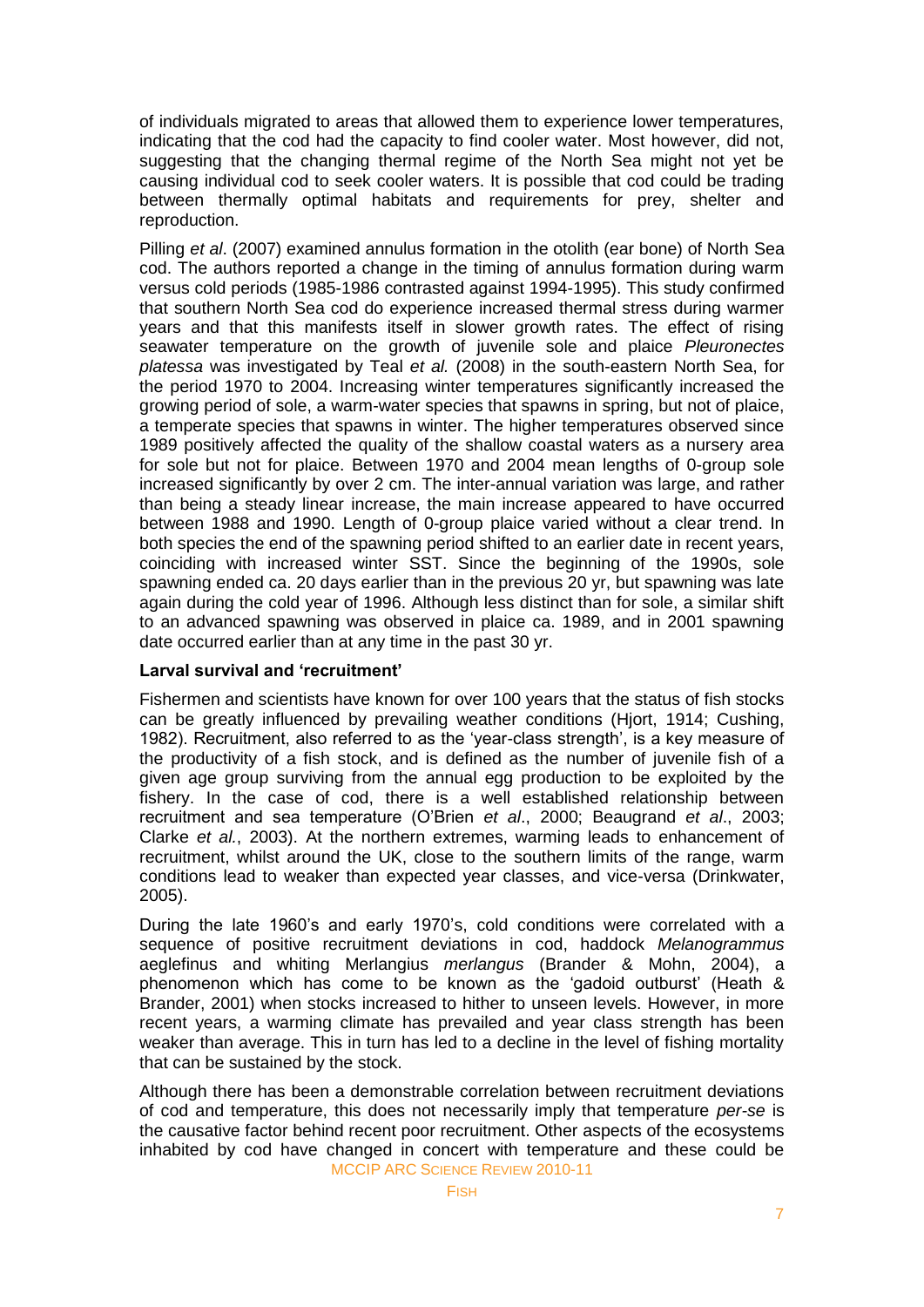responsible. In particular, the make up of the plankton on which cod larvae feed has changed significantly. The biogeographic boundary between the sub-polar and subtropical plankton communities in the north-east Atlantic have moved northwards by approximately 1000 km since 1960, in parallel with the warming of sea surface temperature. The year-class size of marine fish is greatly influenced by the timing of spawning and the resulting match-mismatch with their prey and predators (Cushing, 1990). A clear seasonal shift to earlier appearance of fish larvae has been described for southern North Sea cod and many other species(Greve *et al.,* 2001; 2005), in addition it has been demonstrated that rising temperatures have coincided with marked changes in the zooplankton composition (Beaugrand *et al*., 2002). There has been a decline in the abundance of the copepod *Calanus finmarchicus* but an increase in the closely related but smaller species *Calanus helgolandicus*. *C. finmarchicus* is an important prey item for cod larvae in the northern North Sea, and the loss of this species has been correlated with recent failures in cod 'recruitment' and an apparent increase in flatfish recruitment (Beaugrand, 2003, 2004; Reid *et al*., 2001, 2003). *C. helgolandicus* occur at the wrong time of the year and is the wrong size to be of use to emerging cod-larvae. However *Calanus* (of either species) is not a major prey item for fish larvae in the southern North Sea (Last 1978, 1980), and consequently several authors have argued that this 'match/mis-match' hypothesis does not provide a full explanation for recent failures in fish recruitment throughout the wider region. Rowlands *et al*., (2008) have suggested cod, whiting and haddock larvae in the Irish Sea select a sequence of different prey types as they grow, initially selecting copepod nauplii and small copepods (e.g. *Pseudo/Paracalanus*), however, there is a clear preference for *Calanus* post metamorphosis, even though this species is comparatively rare in the Irish Sea. This sequence of different prey items may make fish recruitment even more susceptible to match-mismatch type effects, i.e. more vulnerable to changes in ocean climate.

#### **Impacts on Diadromous species**

A number of species migrate from rivers in the UK to spawn at sea (e.g. eels) or migrate from the sea to spawn in UK rivers (salmon, sea trout *Salmo trutta*, lamprey *Petromyzon marinus*, shads, sturgeon *Acipenser* sturio etc), and these ‗diadromous' species are thought to be particularly vulnerable to climate change (see Lassalle & Rochard, 2009; Jonsson & Jonsson, 2009), with impacts both in the freshwater and maritime phase.

It has been argued that few North Atlantic fish species will be as intensely affected by climate change as Atlantic salmon (Ottersen *et al*., 2004; Jonsson & Jonsson, 2009). Salmon depend on the timing of seasonal events and use environmental variables as migratory cues (Friedland *et al*., 2003). Whalen *et al.* (1999) reported that peak migration of salmon occurs later in spring for tributaries with lower temperature. Also, annual variation in the timing of peak migration of Atlantic salmon is related to variation in annual temperatures (McCormick *et al.,* 1998). Changes in precipitation patterns under future climate change scenarios, may influence the ability of smolts to successfully migrate to sea. Low water flow in rivers can also have a deleterious effect on upstream migration of salmon returning from the sea to spawn (Solomon & Sambrook, 2004). Studying radio tagged salmon in four south western rivers in England, Solomon & Sambrook (2004) noted that when water flows were relatively high, the majority of migrating adult salmon passed through estuaries and into the rivers with a minimum of delay. However, when river flow was low (drought years), most fish arriving from the sea did not pass quickly into freshwater but remained in the estuary or returned to sea for up to several months. Many fish subsequently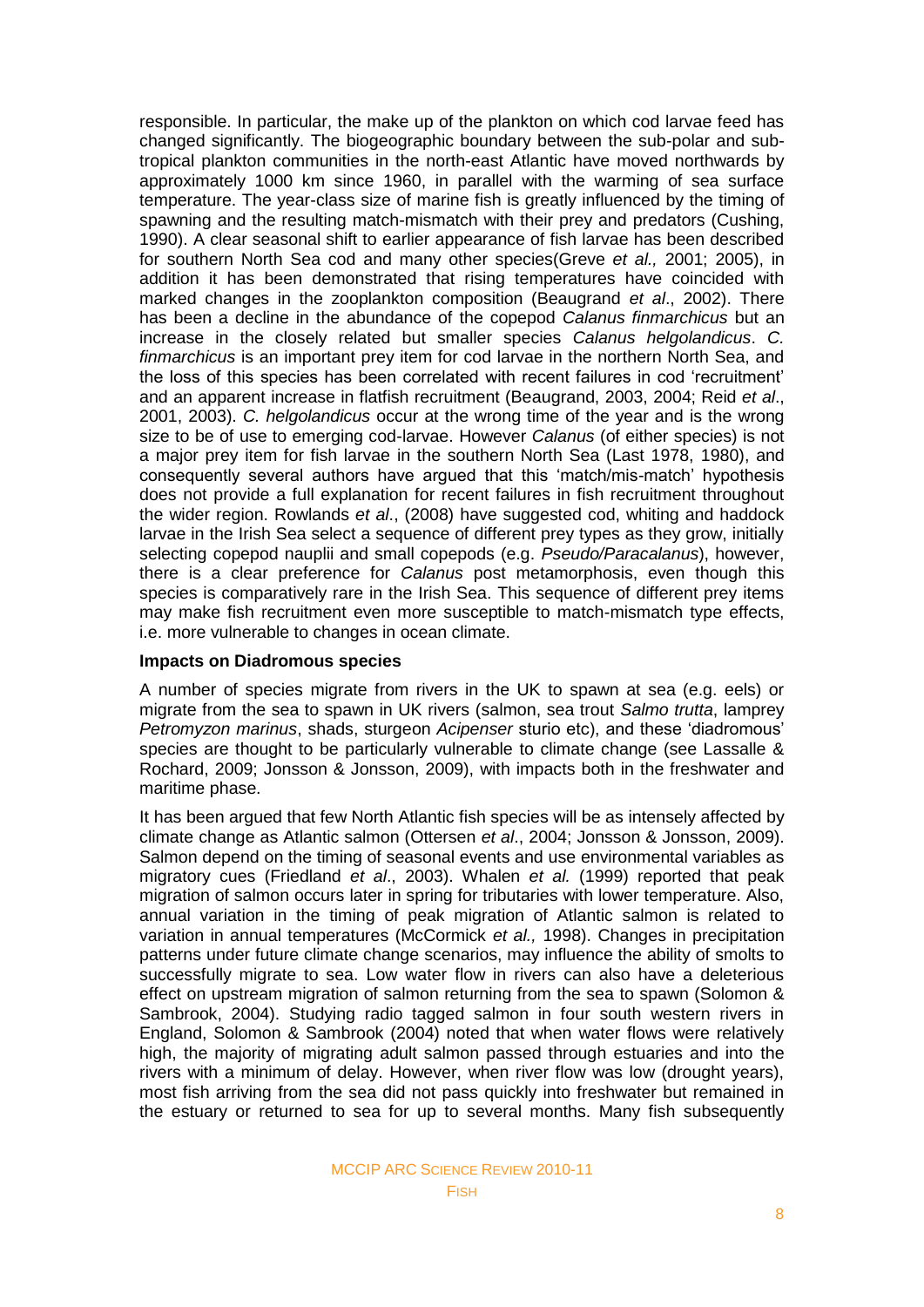failed to enter the river even when favourable flow conditions returned, possibly as a result of lost physiological opportunity (Solomon & Sambrook, 2004).

Jonsson & Jonsson (2009) provided a detailed review of the likely effects of climate change on salmon and sea-trout, with particular reference to water temperature and river flow. The authors show that climate change will likely impact upon migration, embryonic development, hatching, emergence and growth (both in the sea and in rivers). They also highlight the potential for increased virulence of some diseases as temperatures become warmer. Johnson *et al*. (2009) attempted to outline the possible consequences of climate change in two UK river systems, the Thames and the Yorkshire Ouse. This study suggested that warmer winters and milder springs will favour the recruitment of many coarse fish species, however, warm, slow-flowing, shallower water would make southern UK rivers a less favourable habitat for Atlantic salmon.

Eel recruitment (the number of returning elvers) has declined in most regions where this species occurs throughout the UK, as has the abundance of yellow or silver eels in many river catchments. This reflects an Atlantic-wide down-turn in eel populations that may or may not be related to climate change. The reasons for the decline in eels is not clear – suggestions include changes in oceanic conditions, overexploitation, freshwater habitat destruction, contaminants and introduction of the parasite *Anguillicola crassus* from Asia. Friedland *et al.* (2007) raised concerns that climatic changes in the Sargasso Sea may be influencing oceanic reproduction and larval survival of eels. Ocean-atmospheric changes in the Sargasso Sea may affect the location of spawning areas by silver eels and the survival of leptocephali during the key period when they are transported northeast-wards towards the Gulf Stream. A northward shift in a key isotherm (22.5°C), a declining trend in winds and a shallowing of the mixed layer depth could affect primary productivity in areas where leptocephali feed; but anthropogenic factors during their continental life stage must also be considered.

## **Fish as food for marine predators**

A number of fish species are known to be key prey for natural predators, including seabirds and marine mammals. A lack of availability of these prey resources has been shown to result in poor breeding success and/or starvation of top predators (Frederiksen *et al.,* 2004; MacLeod *et al.,* 2007), and therefore knowledge of how these fish species might be impacted by future climate change is of immediate concern.

MCCIP ARC SCIENCE REVIEW 2010-11 There has been much discussion about how long-term climate change might impact sandeel *Ammodytes marinus* populations, and hence have wider implications for fisheries and organisms at higher trophic-levels (e.g. Frederiksen *et al.*, 2004). The recruitment dynamics of sandeels are highly erratic although it had previously been suggested that high abundance of sandeel larvae is directly related to greater penetration of Atlantic water into the North Sea (Hart, 1974). Arnott & Ruxton (2002) conducted an analysis of sandeel population data, both at the North Sea and at the regional scale (years 1983 to 1999). A negative relationship was detected between recruitment and the winter NAO, which affects sea temperatures during the egg and larval phase. Warmer sea temperatures correlated with poorer than average recruitment. This effect was most pronounced in the south-western part of the North Sea, which is near the southern limit of the species' distribution. There was also a positive association between recruitment and *Calanus* abundance around the time of larval hatching, suggesting that the availability of this prey species is important for larval sandeel survival. A recent study by van Deurs *et al*., (2009) demonstrated that the size of the parental spawning stock (which is affected by the fishery) and the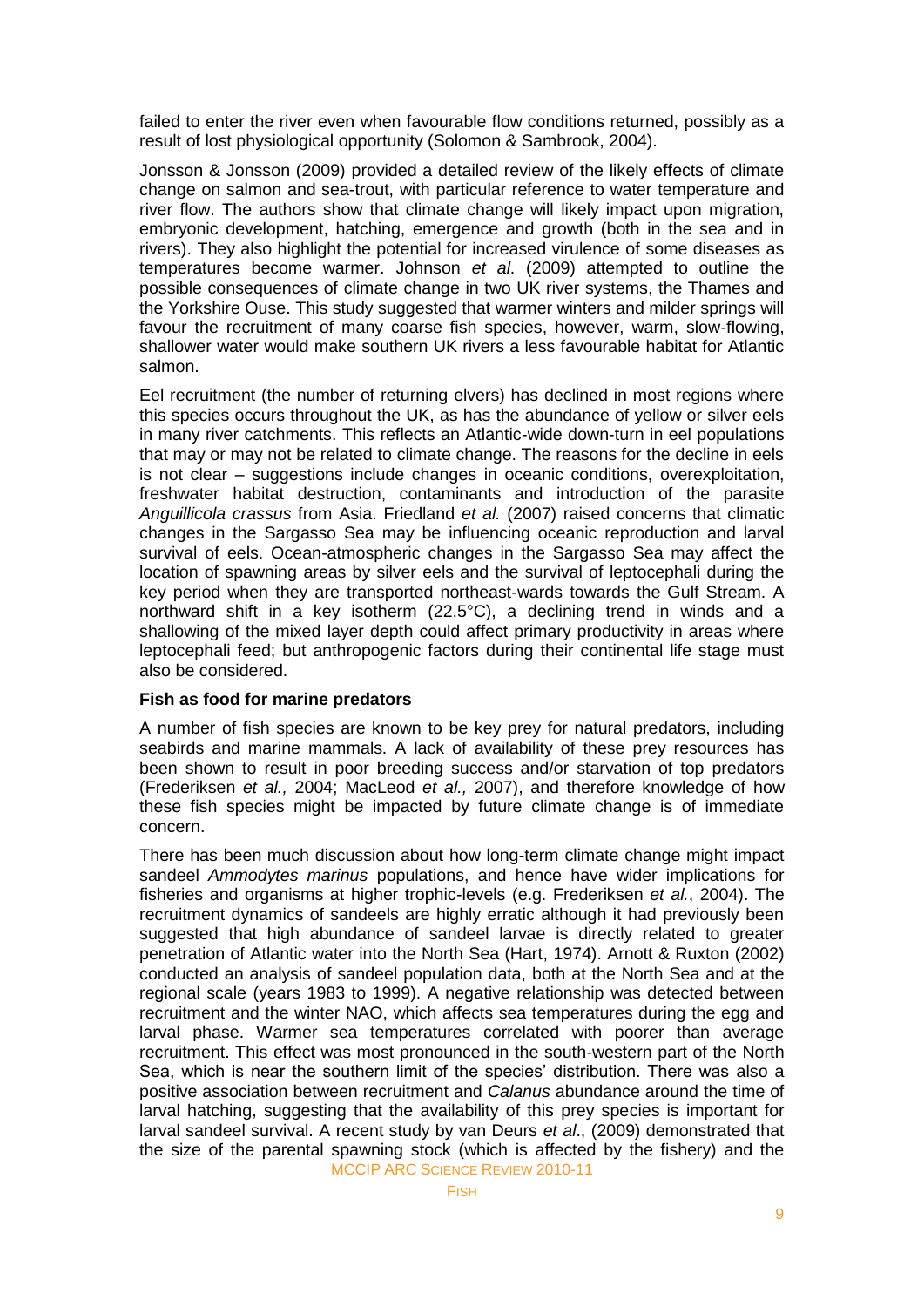survival of early larvae (which is affected by climate) are both important determinants on recruitment success in North Sea sandeels and that early egg production in the copepod *C. finmarchicus* is key to successful year classes. Van der Kooij *et al.* (2008) confirmed that sandeel abundance at a local scale was best described by a model that included bottom temperature, water column stratification and surface salinity, however the study showed no relationship between zooplankton density and sandeel distribution (presence/absence) on the Dogger Bank.

Sprat are another key prey resource for natural predators such as marine mammals. The North Sea sprat stock is again, mostly driven by recruiting year classes, and commercial catches in the past have mainly consisted of 1-year old individuals. Data on this species are particularly poor, although the ICES working group responsible for sprat, has acknowledged that the zooplankton community that is sustaining the sprat stock in the North Sea appears to be changing (Beaugrand *et al.,* 2003; Reid *et al.,* 2003). However, sprat is mainly distributed in the southern North Sea where these trends are less dramatic, and thus it is difficult to predict how sprat stocks might respond to future climate change. In the Baltic, MacKenzie & Koester (2004) used 45 years of data and demonstrated that recruitment depends on temperature conditions during the months when sprat gonads, eggs, and larvae are developing. They also demonstrated that recruitment could be predicted before adults spawn, using linkages between recruitment, large-scale climate variability (North Atlantic Oscillation), Baltic Sea ice coverage, and water temperature. The forecasting of sprat year-class strength has recently been revisited by Ojaveer and Kalejis (in press) but it is still the case that little is known about sprat populations in the North Sea and elsewhere around the UK. Peck *et al.* (2009) have used 3-D biophysical modelling to determine how the drift trajectories of sprat eggs and larvae (but also plaice, cod and horse mackerel) might be impacted by future changes in the hydro-climate. This study concluded that we should anticipate reductions in winter and early spring spawners (such as Atlantic cod and plaice) and increases in warmer-water species such as horse mackerel, sprat and other small pelagic fish species as a consequence of changes to ocean currents and retention zones in the region.

A number of warm-water pelagic species have increased in abundance in recent years, most notably sardine *Sardina pilchardus* and anchovy *Engraulis encrasicolus*. Small numbers of anchovy had occasionally and sporadically been caught in the North Sea throughout the 20<sup>th</sup> Century (Beare *et al.*, 2004), but they seem to have proliferated since 2000, and the species is now widely distributed – over 80% of the area sampled by International bottom trawl surveys (ICES, 2008).

# **2. What could happen in the future?**

#### **Changes in fish distribution**

A surprisingly large body of work now exists within which attempts have been made to predict the future impact of climate change on fish stocks and/or fish assemblages. However, much of this work remains highly speculative and modelling approaches that have been applied to terrestrial species for many years have only recently been taken up and turned towards maritime applications.

Modelling strategies for predicting the potential impacts of climate change on the natural distribution of species have often focused on the characterization of a species' 'bioclimate envelope' (Pearson & Dawson, 2003). In other words, by looking at the current range of temperatures tolerated by a species, it is possible to predict future distribution, if we know how the physical environment in an area will likely change in the future. This approach is being applied to fish communities by a number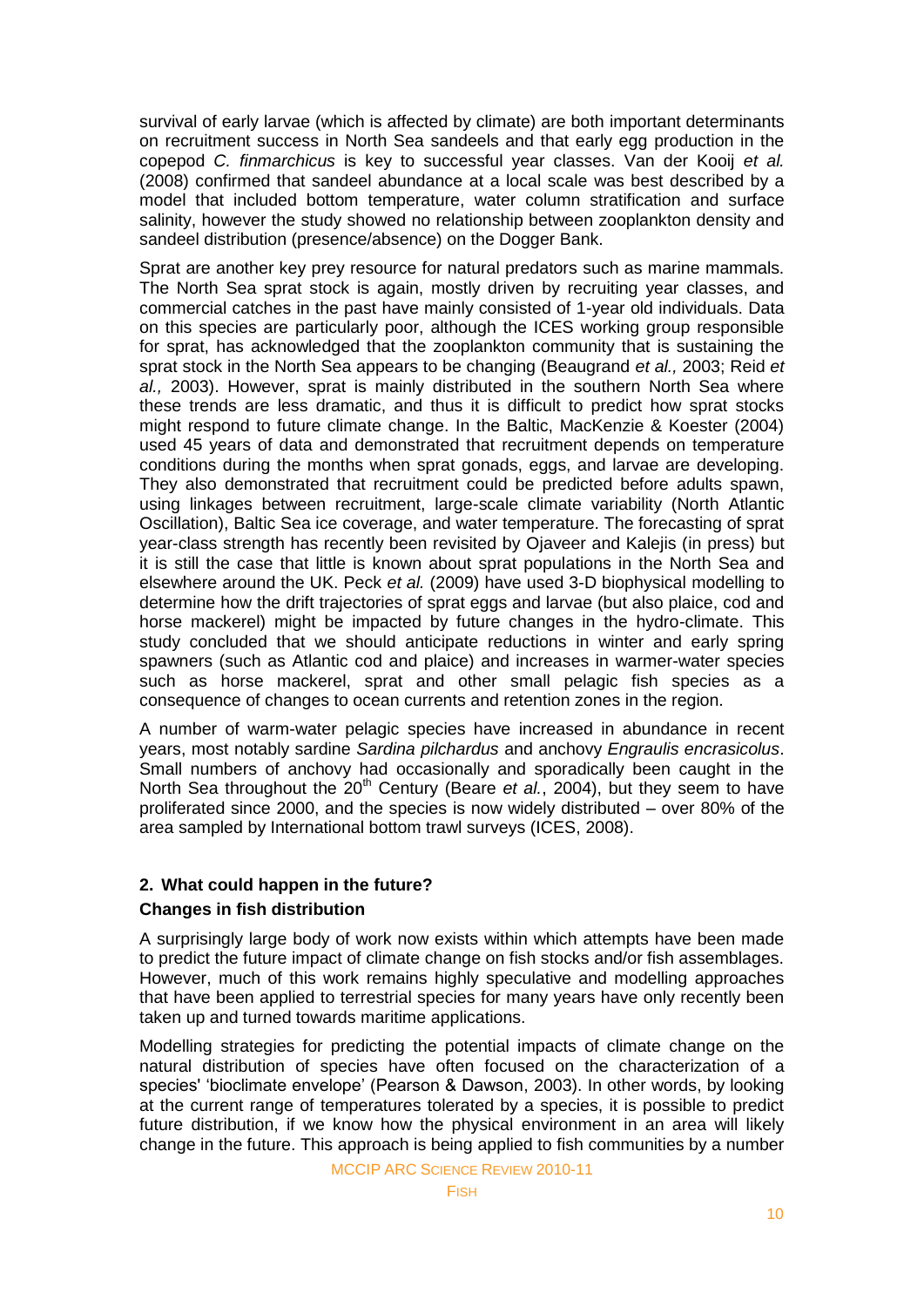of research groups across Europe (especially under the EU 'RECLAIM' project). In addition a world-wide analysis has been carried out (Cheung *et al.,* 2009) using this technique, based on 1066 commercial fish and invertebrate species. This study suggested that climate change may lead to numerous local extinction events by the year 2050, especially in sub-polar regions, the tropics and in semi-enclosed seas, with pelagic species (such as herring and anchovy) moving pole-ward by up to 600km and demersal species (such as cod and haddock) by an average of 223km over the next 50 years. Three climate scenarios representing high-, medium- and low- range greenhouse gas emissions were considered, with climate projections generated by the Geophysical Fluid Dynamics Laboratory of the U.S. National Oceanic and Atmospheric Administration (NOAA).

The analysis of Cheung *et al.* (2009) included many species that exist in UK waters (including herring, cod, mackerel, sole, plaice, sprat, whiting and haddock) as well as species that are known to have increased around the British Isles in recent years (including John Dory, red mullet *Mullus surmuletus*, anchovy and seabass). The predicted distribution maps from this study are available at www.seaaroundus.org/ClimateChange/, along with habitat preferences and other parameters used in model construction. A similar bioclimate approach was taken by Bigg *et al.* (2008) to model the distribution of cod in the north Atlantic, although in this case the technique was used to simulate cod distributions in the past, making use of climate model ‗hindcasts' for the period around the last glacial maximum (21,000 yr ago).

Scientists from IFREMER (the French marine and fisheries Agency) have used a delta GAM/GLM approach to model future plaice and red mullet distribution in the eastern English Channel and southern North Sea (see Vaz & Loots, 2009). Abundance of each species was related to depth, seabed sediment type, bottom salinity and temperature, bottom shear stress, primary production and zooplankton biomass using outputs obtained from the hydrodynamic and ecosystem model ECOSMO. Results suggest that climate change may strongly impact the future distribution of plaice. For large plaice (>18cm), distribution will still be centred in the southern part of the North Sea, however for young individuals, the predicted distribution is anticipated to shift north-westwards and to the Dogger Bank area in particular. The distribution of small plaice (<18cm) is currently confined to the southern North Sea along the Dutch coast, a region that may become inhospitable in the near future. Red mullet abundance was again divided into young (<17.3cm) and old (>17.3cm) individuals, these were then modelled using a delta GLM approach. A small part of the red mullet population is known to over-winter in the North Sea along the Scottish and English coasts. Model outputs indicate that that the distribution of the red mullet will not change dramatically but that for young individuals, the offshore habitat situated on the Dogger Bank may become more favourable. Older individuals seem little impacted by the change in environment, but they may benefit from higher juvenile survival and expand their area of occupation as a result.

The approach taken by Vaz & Loots (2009) is more simplistic in comparison with that used by Cheung *et al.* (2009), however, it has been applied by researchers at University of Bristol (Steve Simpson, personal communication) in a project aimed at predicting wholesale changes in fish communities around the British Isles (together with researchers from Cefas). At the same time, researchers from IFREMER have used similar methodologies to predict potential spawning habitat of anchovy and sardine in the Bay of Biscay on the basis of hydrodynamic simulations (Planque *et al.,* 2007). GAM models were developed using observational data on anchovy and sardine egg distribution as well as outputs generated by MARS3D, a hydrodynamic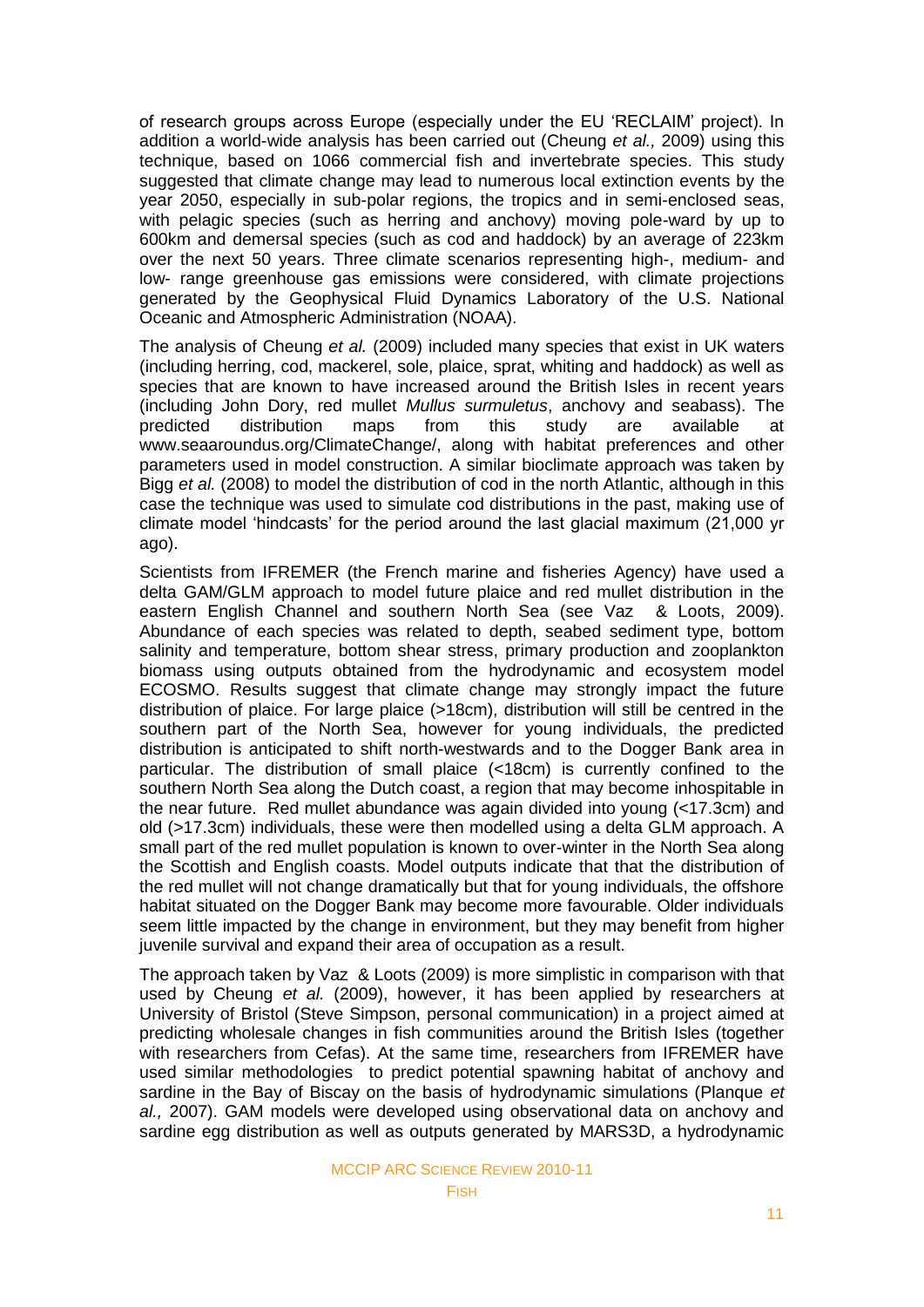model covering the Bay of Biscay continental shelf. Anchovy spawning habitat appears to be primarily related to bottom temperature but also sea surface temperature and mixed layer depth. By contrast, influence of hydrographic factors on the spawning habitat of sardine seems less clear, but salinity and seasonal stratification seem to be important factors.

There are some concerns about the validity of the bioclimate envelope approach (see Jennings & Brander, 2010). First, it may not be possible to assess temperature preferences from current distributions because the observed distributions are modified by abundance, habitat, predator and prey abundance and competition. Second, there may be barriers to dispersal (although this is typically less of an issue in the sea than on the land) and species will move at different rates and encounter different local ecologies as temperature changes (Davis *et al.,* 1998). A more mechanistic approach has been taken by some authors, whereby the detailed dynamics of individual species are modeled, often by linking complex biophysical models (forced with the outputs from Global Climate Models) to biological subroutines which replicate the behavior/characteristics of eggs, larvae, juveniles or adults.

One example of this approach is the study of Peck *et al.* (2009), which used outputs from the biophysical circulation model HAMSOM, connected to routines aimed at simulating the drift, distribution and development of fish eggs and larvae in the North Sea. This study quantified drift trajectories, including final position and relative size of the distributional area under different climatic scenarios. Most climate models, including those used by IPCC, assume that the winter NAO index will continue to remain largely positive in the future (although predictions are highly uncertain), in response to increasing concentrations of greenhouse gases. Hence, it is suggested that UK winters will remain "westerly" in nature - milder, windier and wetter. For cod in the North Sea, Peck *et al.* (2009) found that negative NAO years were associated with relatively low sea temperatures and relatively large egg/larvae distribution areas (+400% of the initial spawning area). By contrast, the most positive NAO years (which were also the warmest) were characterized by particle retention in a relatively small ellipse area around the spawning site. Similarly in sprat, years with a high NAO index (>1.5) had the smallest distribution ellipse (~145% initial release area) but these years were not necessarily the warmest. Consequently future climate change will likely inhibit the dispersal of fish eggs and larvae throughout the North Sea, and this could have implications for larval survival if insufficient planktonic food resources are available to support the further development of these animals or aggregations of larvae are morse susceptible to intense predation effects (Temming *et al.,* 2007).This modelling work has been taken further in the RECLAIM project (see Daewel *et al*., 2009) whereby the ecosystem model ECOSMO has been coupled to an NPZD model in order to generate zooplankton 'prey fields', and thereby predict the future distribution and survival of cod larvae in the North Sea.

A similar coupled biophysical, individual-based approach has been taken by Huse & Ellingsen (2008) to model the impact global warming on capelin *Mallotus villosus* distribution and dynamics in the Barents Sea, and by Rose *et al*. (2006) to model the impact of future climate change on growth of Pacific herring *Clupea pallasii.* 

#### **Reproduction & recruitment**

There have been many attempts to include climate variables in single-species population models (e.g. Hollowed *et al.*, 2009), and thereby to predict how the productivity of particular fish stocks will be impacted by climate change in the future. Particular emphasis has been placed on climatic determinants of fish recruitment,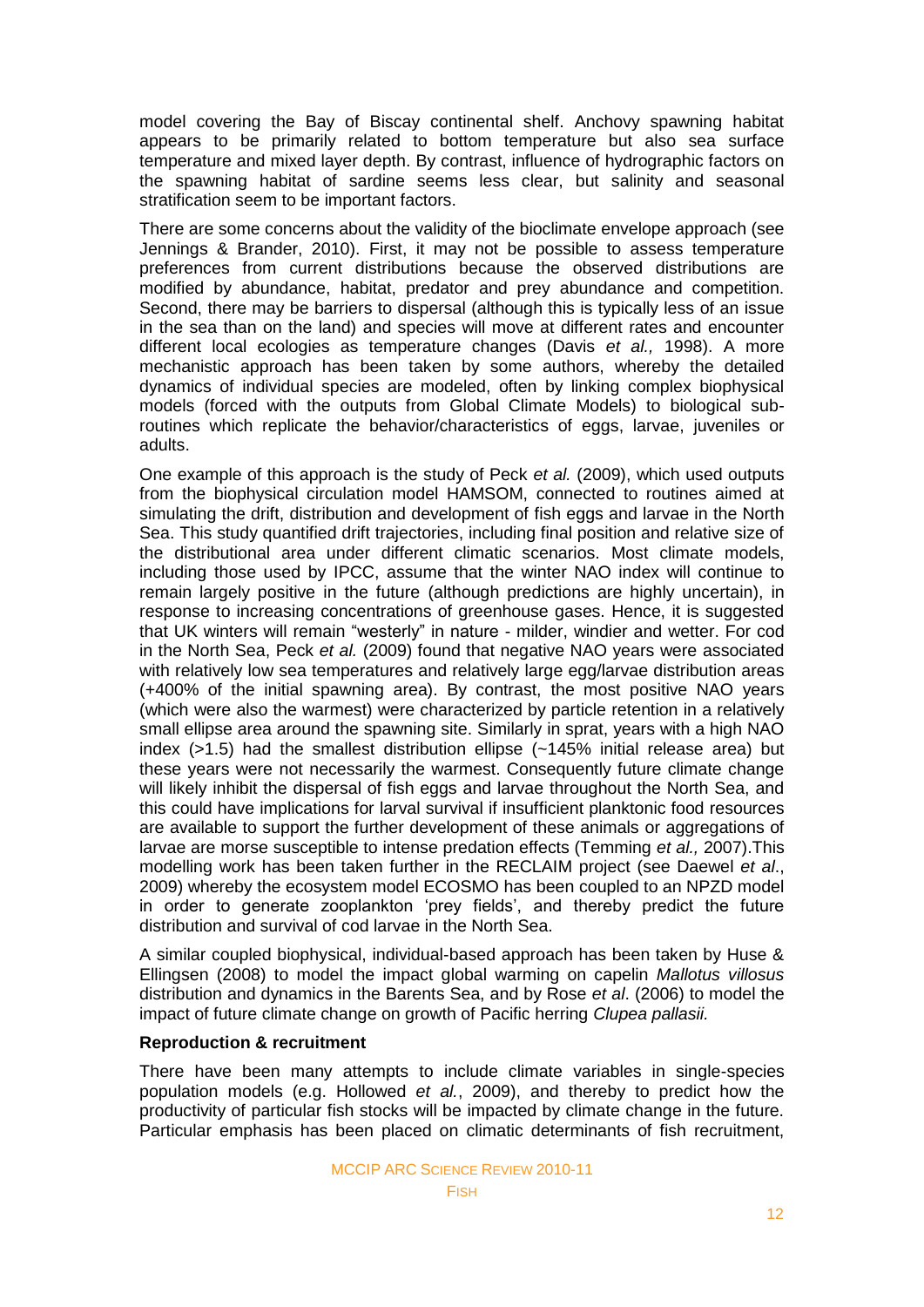and indeed several studies have inserted temperature or other environmental terms in the 'stock-recruit' relationship in order to make projections into the future.

Clarke *et al*. (2003) used projections of future North Sea surface temperatures and estimated the likely impact of climate change on the reproductive capacity of the cod stock, assuming that the high level of mortality inflicted by the fishing industry (in 2003) continued into the future. Output from the model suggested that the cod population would decline, even without a significant temperature increase. However, scenarios with higher rates of temperature increase resulted in faster rates of decline. In a re-analysis by Kell *et al.* (2005), the authors modelled the effect of introducing a ‗cod recovery plan' (as being implemented by the European Commission), under which catches were set each year so that stock biomass increased by 30% annually until the cod stock had recovered to around 150,000 tonnes. The length of time taken for the cod stock to recover was not greatly affected by the choice of climate scenario (generally around 5-6 years), however, overall productivity was impacted and stock biomass (SSB) once ‗recovered' was predicted to be considerably less than would have been the case assuming no temperature increase (251,035 tonnes compared to 286,689 tonnes in 2015). The overall message from this study was that in the short term, climate change has little effect on stock recovery, which depends instead upon reducing fishing effort to allow existing year classes to survive to maturity. In the longer term however, climate change may have a greater effect on stock status, and that the North Sea cod stock will only be able to support a sustainable fishery in the future at much lower levels of fishing mortality (i.e. the 'maximum sustainable yield' will be reduced).

Drinkwater (2005) reviewed the possible impact of future climate change on cod and used temperature-recruitment relationships from Planque & Frédou (1999) together with outputs from Global Circulation Models (GCMs) to predict possible responses of cod stocks throughout the North Atlantic to future temperature and hydrodynamic changes. According to this study, stocks in the Celtic and Irish Sea are expected to disappear altogether by 2100, while those in the southern North Sea and Georges Bank will decline. Cod will likely spread northwards along the coasts of Greenland and Labrador, occupying larger areas of the Barents Sea, and may even extend onto some of the continental shelves of the Arctic Ocean. In addition, spawning sites will be established further north than currently is the case, and it is likely that spring migrations will occur earlier and autumn returns will be later.

## **Ocean acidification & fin-fish**

In recent years ocean acidification (OA) has emerged as a high-profile and potentially very serious threat to marine ecosystem structure and function in the North Atlantic, with several authors predicting catastrophic consequences for commercial fisheries and aquaculture (e.g. Gazeau *et al.*, 2007; Cooley & Doney 2009). The vast majority of the studies that have been published on the impacts of ocean acidification so far have tended to focus on benthic or planktonic species that are of limited importance for fisheries and aquaculture. Even though commercial fin-fishes may be less impacted (in comparison with many shellfish) in terms of direct physiological effects, they may be impacted by changes in the marine food-web. Larvae and juveniles of most fish are reliant on planktonic crustaceans which may or may not be impacted by future ocean acidification. As adults, many commercial fish species (e.g. haddock and plaice) are also reliant on bivalve molluscs or echinoderms which are predicted to decline in the future as a result of ocean acidification (Fabry *et al.,* 2007).

MCCIP ARC SCIENCE REVIEW 2010-11 Based on laboratory experiments involving cod (at the Ardtoe fish hatchery in Argyll) Le Quesne & Treasurer (submitted) demonstrated that ocean acidification might also inhibit larval development and egg fertilisation success. This, in turn, could greatly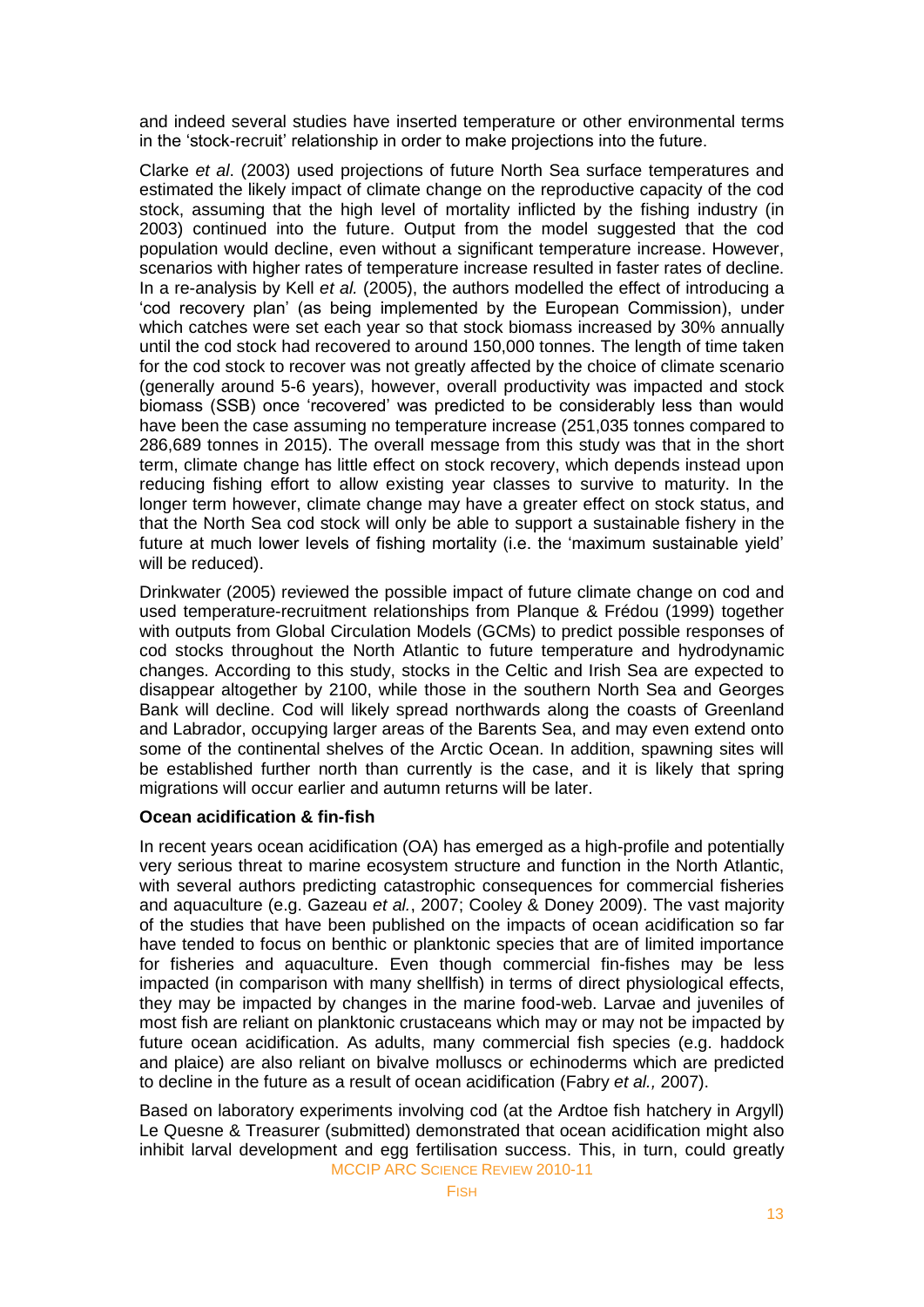affect recruitment to fish stocks, with important consequences for long-term sustainability. A recent study on coral reef fish (Munday *et al.,* 2009) has shown that larval fish reared in control seawater (pH 8.15) discriminated between a range of cues that could help them locate reef habitat and suitable settlement sites. This discriminatory ability was disrupted when larvae were reared in conditions simulating  $CO<sub>2</sub>$ -induced ocean acidification. Larvae became strongly attracted to olfactory stimuli they normally avoided when reared at levels of ocean pH that could occur ca. 2100 (pH 7.8) and they no longer responded to any olfactory cues when reared at pH levels (pH 7.6) that might be attained later next century on a business-as-usual carbon dioxide emissions trajectory. If acidification continues unabated, the impairment of sensory ability may reduce population sustainability of many marine species, with potentially profound consequences for marine diversity. Checkley *et al.* (2009) exposed larval white seabass (Atractoscion nobilis) to elevated CO<sub>2</sub> (lower pH) waters and found that otoliths (ear bones) grew larger than was the case in unacidified waters. It is unclear whether larger otoliths would have a deleterious effect on the fish; otoliths are used primarily for orientation and to gauge acceleration. Other authors (H. Kurihama, P. Munday, A Ishimatsu pers. comm. 2010) have examined development in fish exposed to acidified waters and have observed no impact on otolith size or structure. Munday *et al*. (2009) exposed spiny damselfish *Acanthochromis polyacanthus* to high CO<sub>2</sub> water and found no change in skeletal development overall (including otoliths) and also no change in swimming performance, growth or metabolism. By contrast, Ishimatsu *et al.* found that high CO<sub>2</sub> and warm temperature together resulted in high larval mortality in the clownfish *Amphiprion ocellaris* and in the meduka (*Oryzias javanicus*). Also, at very high CO<sub>2</sub> concentrations, growth and gonad development were impacted in *Sillago* (an important food fish in east Asia).

### **Predictions for diadromous species**

Lassalle & Rochard (2009) investigated the potential distribution of diadromous fish found in Europe, North America and the Middle East using a bioclimate envelope approach together with outputs from the HadCM3 (Hadley Centre Coupled Model version 3) global climate model. The authors obtained maps of climatically suitable and unsuitable basins, as well as percentages of contraction or expansion of each species (a similar approach to that used by Cheung *et al.*, 2009). Each model used temperature and/or precipitation as explanatory variables. Responses to climate change were species-specific but could be classified into three categories: little or no change in the distribution (five species), expansion of the distribution range (three species gaining suitable basins mainly northward) and contraction of distribution (14 species losing suitable basins). With regard to species that exist in the UK the Twaite shad *Alosa fallax* was predicted to increase in abundance in Scotland and Ireland, as was the Thin-lipped grey mullet *Liza ramada.* Salmon and marine lamprey *Petromyzon marinus* populations were predicted to remain high and intact in the UK, whereas the river lamprey *Lampetra fluviatilis* were predicted to diminish in the south of the British Isles. Smelt was predicted to lose a huge part of its distribution area, but Irish and Scottish basins were expected to remain favourable.

Davidson & Hazlewood (2005) in a report for the UK Environment Agency, predicted that freshwater growth of *S. salar* will increase in the south-west and north of England and Wales under the UKCIP02 low emissions scenario but could fall below current growth rates under the high emissions scenario. They warn that growth rates from salmon in rivers in the south-east of England are likely to decline and that this could have adverse consequences for survival and abundance in this region.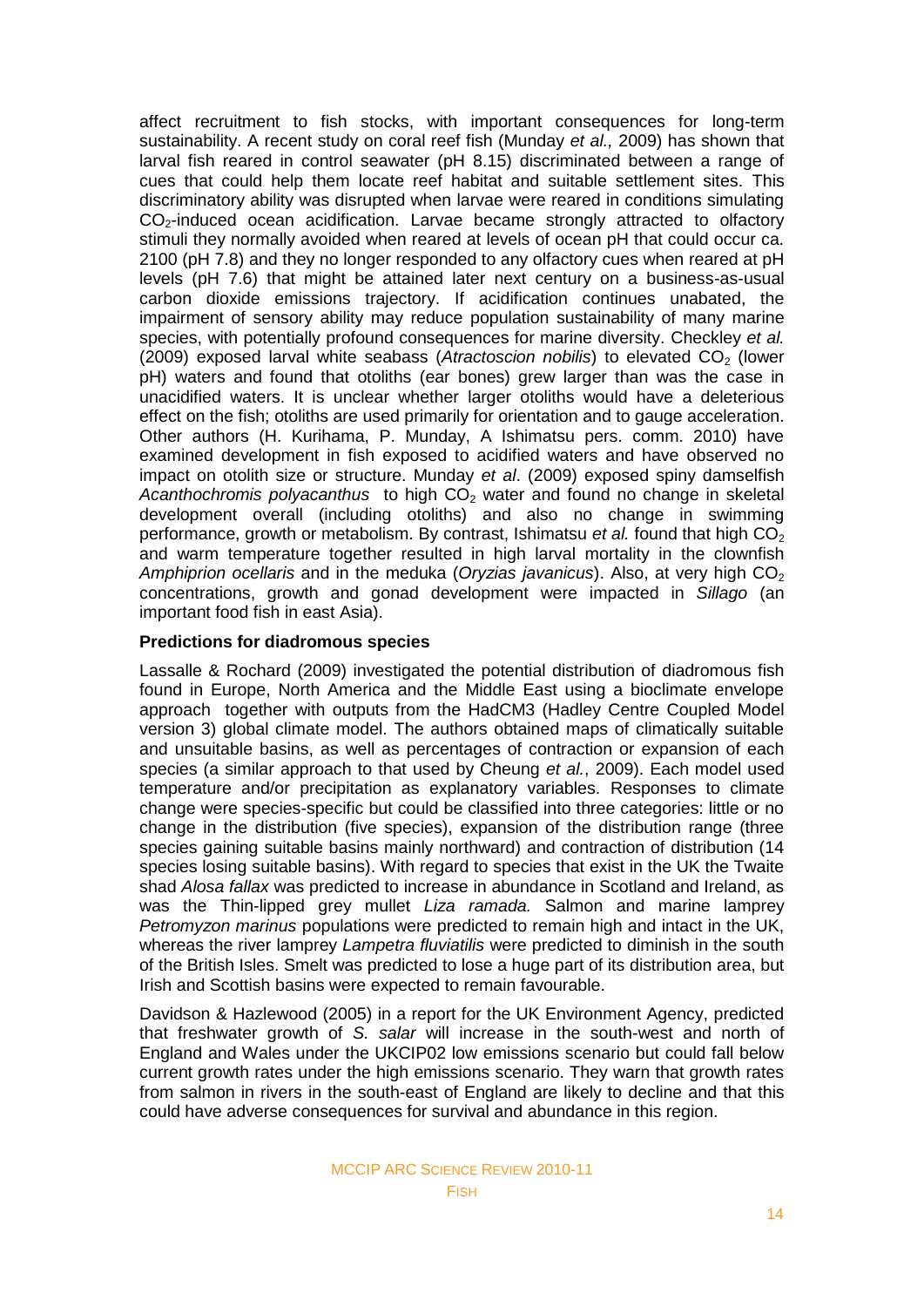## **3. Confidence in the science**

*What is already happening:* **Medium**



In general there is probably more information available about fish than any other component of marine ecosystems, and there have even been specific reviews of likely consequences of climate change for fish species in the British Isles (e.g. Graham & Harrod, 2009).

For cod in particular, there are extensive data and there have been many published analyses. Consequently we can say with high confidence that climate change has compromised the ability of the stock to withstand fishing mortality, but also that fishing mortality has impacted the ability of the stock to withstand variable climate. Fishing mortality rates that were considered sustainable 30 years ago, are now unsustainable due to negative effects of climate on recruitment. However, at present we are 'not sure' of the precise mechanisms by which climate change affects recruitment, beyond that the effects are correlated with sea temperature and to some extent with plankton abundance and composition. For other commercially important species (e.g. plaice, herring, mackerel, haddock, sole etc.) we have only medium or low confidence in the effects of climate change. Even less is known about the likely responses of non-commercial species, largely because of a lack of data spanning a sufficiently long time interval to analyse changes. Some species of non-commercial species are known to have increased in recent years (e.g. the boarfish and solenette) but it is unclear how this may relate to climate, or whether such changes have been caused by intensive fishing (van Hal *et al.*, 2009). Nevertheless, we can say with high confidence that since 1980 the distribution of many warm-water northeast Atlantic fish species has shifted northwards to occupy latitudes at which they were previously unobserved or rare.



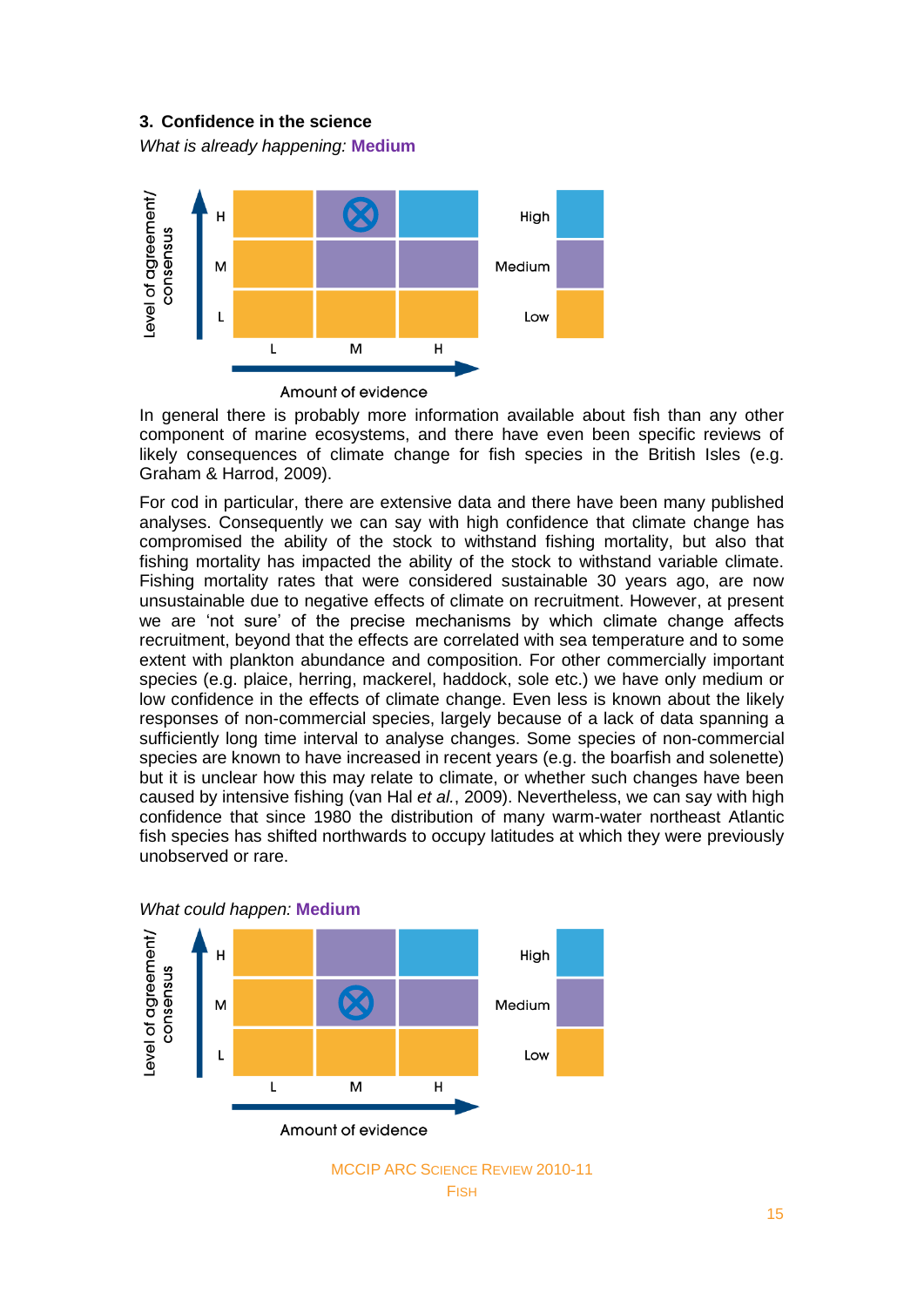Studies have now been carried out that attempt to predict the likely future distribution or productivity of fish species worldwide, however these have very rarely been 'downscaled' to the level of the United Kingdom or British Isles. Consequently our knowledge of, and confidence in, future projections remains moderate, although slightly higher than was the case in 2007-2008. More research is needed into the likely consequences of ocean acidification for marine fish, but also predictive studies that can distinguish between the possible influences of drivers such as intensive fishing, habitat degradation as well as climate change.

## **4. Knowledge gaps**

Research areas where data or knowledge are insufficient:

- ‗Real' information about the linkages between larval fish (their survival and feeding), zooplankton and climate.
- $\bullet$ Information for the west of the British Isles. The North Sea has been considered in much greater detail in comparison with western Scotland, the Irish and Celtic Seas.
- $\bullet$ Predictive studies (relevant to the UK), attempting to estimate changes in fish distributions, interactions between fish species as a result of changing distributions, the ecological role of incoming species, and prospects for stock recovery and rebuilding.
- We know that abundance and distributional changes have not been consistent in all species, but we do not understand why.
- A key question is how fisheries and climate interact, including whether  $\bullet$ fisheries remove the ability to buffer against climate change, and whether fisheries (by removal of the largest, oldest and potentially most fecund individuals) prevent species from rapidly benefitting during years with favourable thermal regimes.
- We still know relatively little about how climate has affected the  $\bullet$ macroecological properties of the UK marine fish assemblage. It would be useful to know if our seas will become more or less productive, whether mean individual body size of the fish assemblage will change, and whether this will impact on other species (including humans).
- There is a significant knowledge gap about climatic influences on the abundance, temporal and spatial distribution of key forage fish species of importance to seabirds and marine mammals. In the UK we do not collect the spatially and temporally-explicit data required to investigate how forage fish abundance affects the distributions, migrations and breeding success of these high profile marine organisms.
- The potential implications of ocean acidification for fin-fish; both indirect  $\bullet$ consequences through the marine food web, but also direct physiological effects.
- Predictive and experimental studies aimed at elucidating the possible  $\bullet$ consequences of climate change for diadromous species, and most notably eels and salmon in the UK. It remains very unclear whether climatic influences during the marine phase are having negative consequences for ‗recruitment' of elvers or retuning adults to some UK catchments.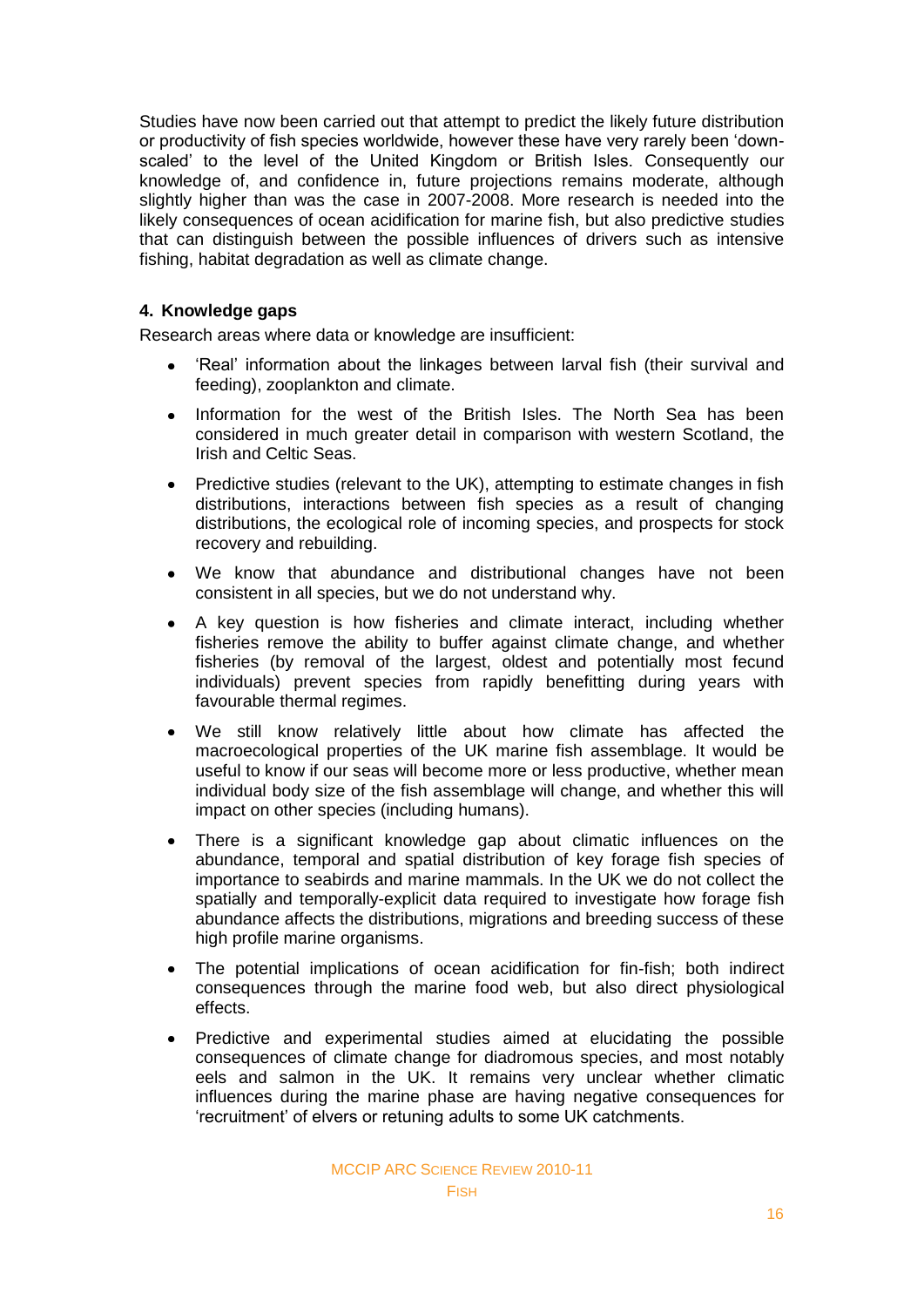- $\bullet$ The impact of climate change on non-commercial species, but also fishes in the deep sea and open ocean.
- The ability of fish to 'adapt' (both physiologically and behaviorally) to long- $\bullet$ term climate change.
- The potential impact that incoming non-native species or marine pathogens might have on 'native' fish populations, if they were to become established as a result of warmer waters or changing transmission routes (e.g. via an icefree Arctic).

### **5. Socio-economic impacts**

A detailed review of possible consequences of climate change for commercial fisheries (fin-fish and shellfish) is provided in a separate MCCIP report. The main conclusions of this report are:

- The location where high catches of cod, haddock, plaice and sole occur, as  $\bullet$ reported by UK commercial fishing vessels, seems to have shifted over the past 80-90 years. However, it remains unclear whether this has been due to long-term climate change or other factors.
- Climate change may be having an impact on the effectiveness of marine  $\bullet$ protected areas and on the apportionment of fishery resources between neighbouring countries.
- New fisheries have developed for a number of warmer-water species  $\bullet$ including seabass, red mullet, anchovy and squid. The biomass of seabass in the Channel has quadrupled since 1985.
- Ocean acidification may pose a significant threat to the UK shellfish industry,  $\bullet$ but the implications are poorly understood.
- The UK as a whole is expected to benefit from slightly enhanced fishery  $\bullet$ vields (by  $\approx$ 1-2%) over the next 50 years, although there will be regions where overall fishery yields may be reduced (e.g. the Irish Sea and Channel).
- $\bullet$ Simulations suggest that cod stocks in the Celtic and Irish Seas are expected to disappear altogether by 2100, while those in the North Sea will decline. Climate change has been 'eroding' the maximum sustainable yield of cod in the North Sea by ~32,000t per decade.
- Very little work has been carried out on the social and economic implications  $\bullet$ of climate change for the UK fishing industry, however calculations suggest that consequences will be significant only for fishery-dependent communities in the North of Scotland and in the SW of England.

#### **6. References**

Arnott SA & Ruxton GD. (2002) Sandeel recruitment in the North Sea: Demographic, climatic and trophic effects. *Marine Ecology Progress Series*, **238**, 199-210.

Arvedlund, M (2009) First records of unusual marine fish distributions—can they predict climate changes? *Journal of the Marine Biological Association of the United Kingdom*, **89**, 863-866.

Attrill, MJ, and Power, M (2002) Climatic influence on a marine fish assemblage. *Nature*, **417**, 275-278.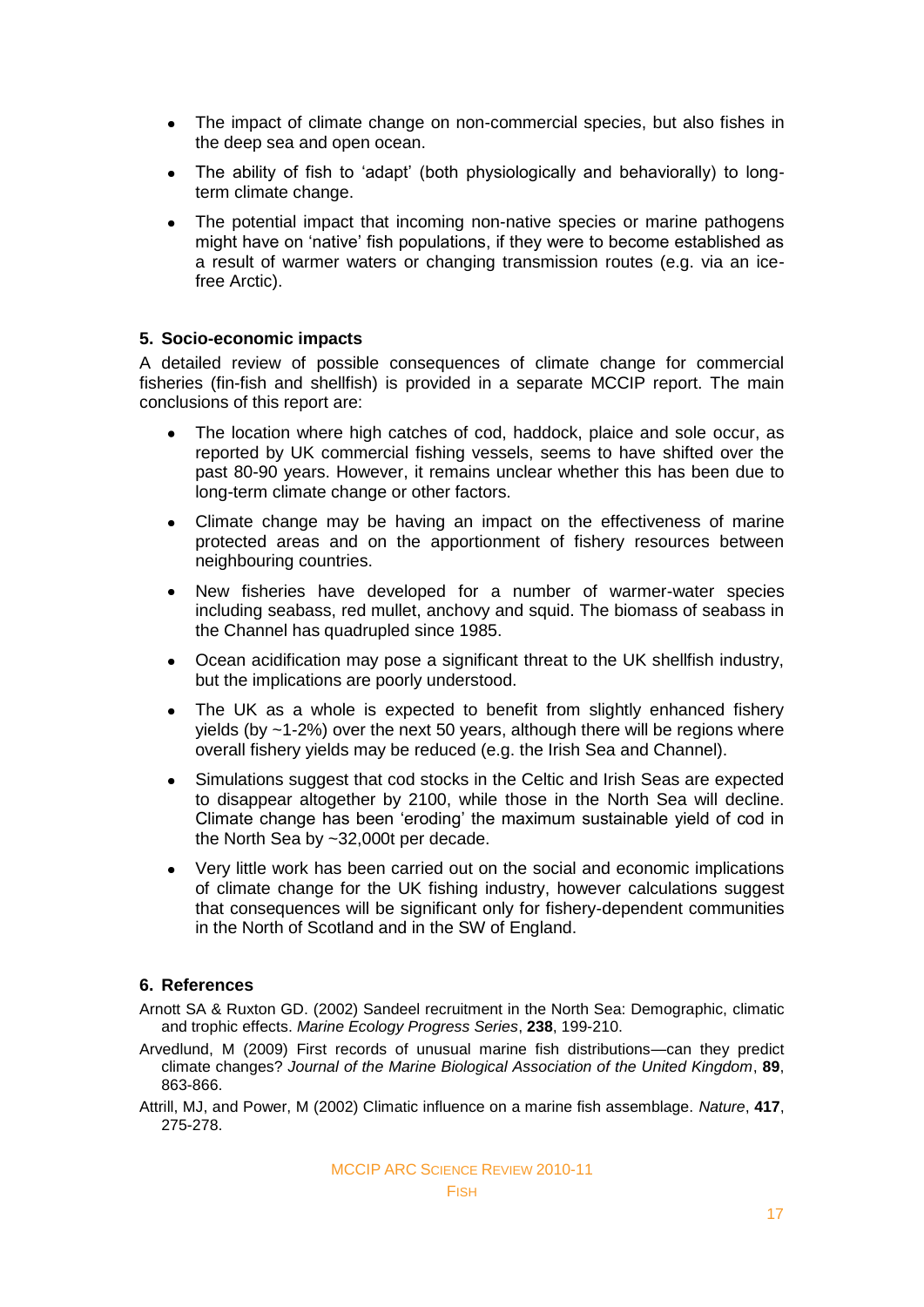- Beare D, Burns F, Greig A, Jones EG, Peach K, Kienzle M, McKenzie E and Reid, DG. (2004) Long-term increases in prevalence of North Sea fishes having southern biogeographic affinities. *Marine Ecology Progress Series*, **284**, 269-278.
- Beaugrand G (2004) The North Sea regime shift: evidence, causes, mechanisms and consequences. *Progress in Oceanography*, **60**,245-262.
- Beaugrand, G., Reid, P.C. and Ibañez, F. (2002) Reorganization of North Atlantic marine copepod biodiversity and climate. *Science*, **296**, 1692-1694.
- Beaugrand G, Brander KM, Lindley JA, Souissi S & Reid PC (2003) Plankton effect on cod recruitment in the North Sea. *Nature*, 661-664.
- Bigg, GR, Cunningham, CW, Ottersen, G, Pogson, GH, Wadley, MR, and Williamson, P (2008) Ice-age survival of Atlantic cod: agreement between palaeoecology models and genetics. *Proc. R. Soc. B.*, **275**, 163-173.
- Björnsson B, Steinarsson A & Oddgeirsson M (2001) Optimal rearing growth and feed conversion of immature cod (*Gadus morhua L*.). *ICES Journal of Marine Science*, **58**, 29- 38.
- Blanchard F and Vandermeirsch F (2005) Warming and exponential abundance increase of the subtropical fish *Capros aper* in the Bay of Biscay (1973–2002). C.R. Biologies 328, 505–509.
- Brander K (2000) Effects of environmental variability on growth and recruitment in cod (*Gadus morhua*) using a comparative approach. *Oceanologica Acta*, **23**, 485-496.
- Brander KM & Mohn R (2004) Effect of the North Atlantic Oscillation on the recruitment of Atlantic cod (*Gadus morhua). Canadian Journal of Fisheries & Aquatic Sciences*, **61**, 1558-1564.
- Brett, JR (1979) Environmental factors and growth. In Fish Physiology Volume VIII: Bioenergetics and Growth (eds W.S. Hoar, D.J. Randall & J.R. Brett), pp. 599-675. Academic Press, New York
- Brown BR (2003) Sensing temperature without ion channels. *Nature*, **421**, 495-495.
- Checkley DM, Dickson AG, Takahashi M, Radich JA, Eisenkolb N, Asch R (2009) Elevated CO<sup>2</sup> enhances otolith growth in young fish. *Science*, **324**, 1683.
- Cheung, WWL, Lam, VWY, Sarmiento, JL, Kearney, K, Watson, R, Pauly, D (2009) Projecting global marine biodiversity impacts under climate change scenarios. *Fish and Fisheries*, **10**, 235–251.
- Clarke RA, Fox CJ, Viner D, Livermore M (2003) North Sea cod and climate change modelling the effects of temperature on population dynamics. *Global Change Biology*, **9**, 1669-1680.
- Cooley, SR and Doney, SC (2009) Anticipating ocean acidification's economic consequences for commercial fisheries. *Environ. Res. Lett*,. **4**, (8pp)
- Cooper LHN (1952) The boar fish *Capros aper (L*.), as a possible indicator of water movement. *Journal of the Marine Biological Association of the UK*, **31**, 351-362.
- Corten, A, and van de Kamp G (1996) Variation in the abundance of southern fish species in the southern North Sea in relation to hydrography and wind. *ICES Journal of Marine Science*, **53**, 1113–1119.
- Cotton, PA, Sims, DW, Fanshawe, S and Chadwick, M (2005) The effect of climate variability on zooplankton and basking shark (*Cetorhinus maximus*) relative abundance off southwest Britain. *Fisheries Oceanography*, **14**, 151-155.
- Coutant CC (1977) Compilation of temperature preference data. *Journal of the Fisheries Research Board of Canada*, **34**, 739-745.
- Cushing, DH (1982) Climate and Fisheries. Academic Press.
- Cushing, D (1990) Plankton production and year-class strength in fish populations: an update of the match/mismatch hypothesis. *Advances in Marine Biology*, **26**, 249-293.
- Daewel, U, Peck MA, and Schrum C (2009) Impact of environmental change on North Sea Atlantic cod (*Gadus morhua*): scenario modelling in the North sea. In: Drinkwater et al (eds.) Report on the effects of future climate change on distribution, migration pattern,

MCCIP ARC SCIENCE REVIEW 2010-11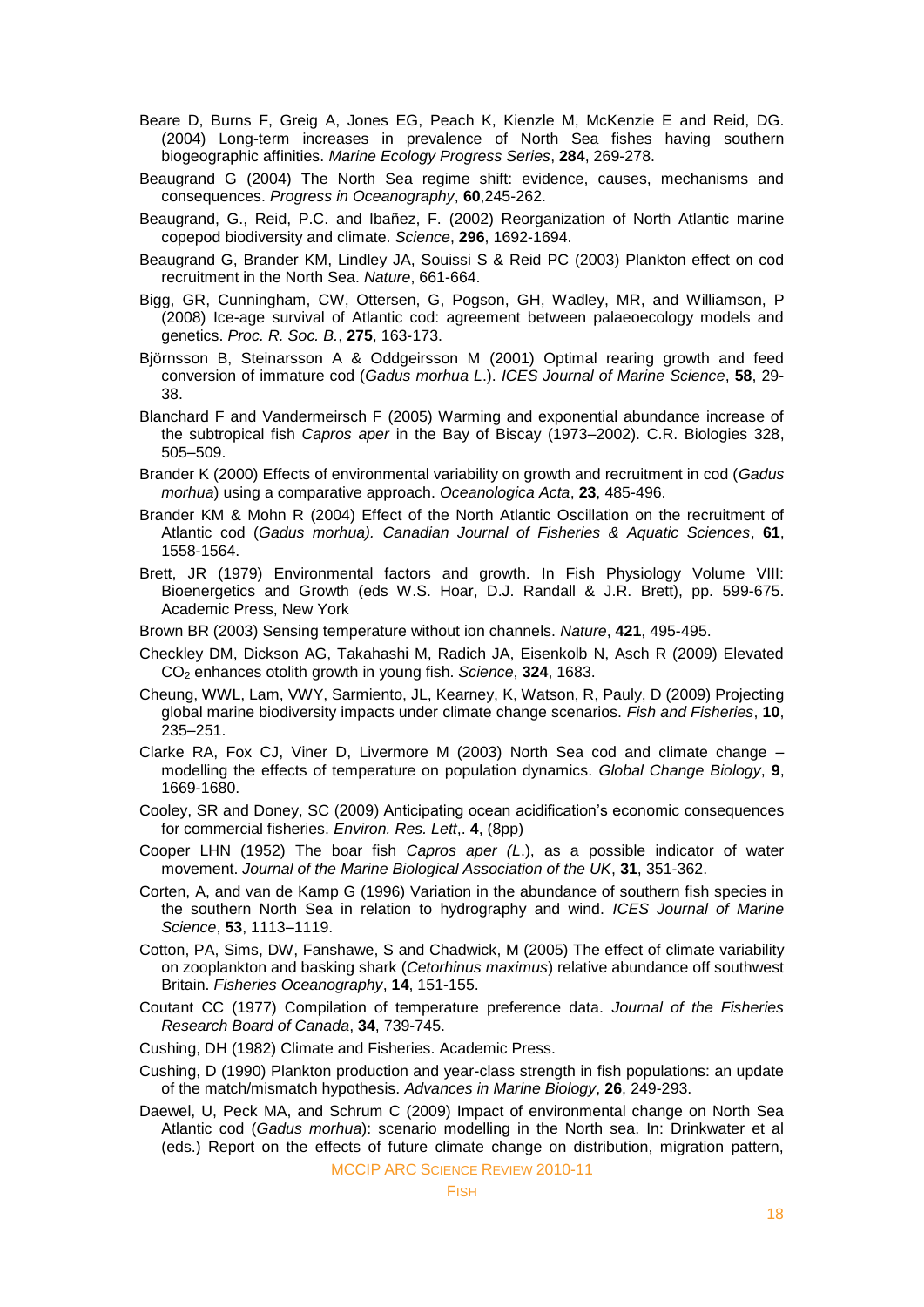growth and reproduction of key fish stocks. RECLAIM – Resolving Climatic Impacts on Fish Stocks. 40pp. www.climateandfish.eu

- Davidson, IC & Hazlewood, MS (2005). Effect of Climate Change on Salmon Fisheries. Science Report: W2-047/SR. Bristol: Environment Agency.
- Davis AJ, Jenkinson LS, Lawton JH, Shorrocks B & Wood S (1998) Making mistakes when predicting shifts in species range in response to global warming. *Nature*, **391**, 783-786.
- Drinkwater, KF (2005) The response of Atlantic cod (*Gadus morhua*) to future climate change. *ICES Journal of Marine Science*, **62**, 1327-1337.
- Drinkwater, KF, Beaugrand, G, Kaeriyama, M, Kim, S, Ottersen, G, Perry, RI, Pörtner, H-O, Polovina, JJ, Takasuka, A (2010) On the processes linking climate to ecosystem changes. *Journal of Marine Systems*, **79**, 374–388.
- Dulvy, NK, Rogers, SI, Jennings, S, Stelzenmüller, V, Dye, SR, and Skjoldal, HR (2008) Climate change and deepening of the North Sea fish assemblage: a biotic indicator of warming seas. *Journal of Applied Ecology*, **45**, 1029–1039.
- Fabry VJ, Seibel BA, Feely RA, Orr JC (2008) Impacts of ocean acidification on marine fauna and ecosystem processes. *ICES Journal of Marine Science*, **65**, 414–432.
- Farina AC, Freire J, Gonzalez-Gurriaran E (1997) Demersal fish assemblages in the Galician continental shelf and upper slope (NW Spain): Spatial structure and long-term changes. *Estuarine, Coastal and Shelf Science,* **44**, 435 454.
- Fock H, Uiblein F, Köster F, von Westernhagen H (2002) Biodiversity and species environment relationships of the demersal fish assemblage at the Great Meteor Seamount (subtropical NE Atlantic), sampled by different trawls. *Marine Biology*, *141*, 185-199.
- Frederiksen M, Wanless S, Harris MP, Rothery P & Wilson LJ (2004) The role of industrial fisheries and oceanographic change in the decline of North Sea black-legged kittiwakes. *Journal of Applied Ecology*, **41**, 1129–1139.
- Friedland KD, Reddin DG, McMenemy JR & Drinkwater KF (2003) Multidecadal trends in North American Atlantic salmon (Salmo salar) stocks and climate trends relative to juvenile survival. *Canadian Journal of Fisheries & Aquatic Science*, **60**, 563-583.
- Friedland, KD, Miller, MJ, Knights, B (2007) Oceanic changes in the Sargasso Sea and declines in recruitment of the European eel. *ICES Journal of Marine Science*, **64**, 519-530.
- Gazeau,F, Quiblier, C, Jansen, JM, Gattuso, J-P, Middelburg,J.J. and Heip, C.H.R. (2007) Impact of elevated CO<sup>2</sup> on shellfish calcification. *Geophysical Research Letters*, **34**, 5pp.
- Genner MJ, Sims DW, Wearmouth VJ, Southall EJ, Southward AJ, Henderson PA, Hawkins SJ (2004) Regional climate warming drives long-term community changes of British marine fish. *Proceedings of the Royal Society of London series B – Biological Sciences*, **271**, 655-661.
- Genner MJ, Halliday NC, Simpson SD, Southward AJ., Hawkins SJ, Sims DW (2010) Temperature-driven phonological changes within a marine larval fish assemblage. *Journal of Plankton Research*, **32**, 699-708.
- Graham, CT & Harrod, C (2009) Implications of climate change for the fishes of the British Isles. *Journal of Fish Biology*, **74**, 1143–1205.
- Greve W, Lange U, Reiners F, & Nast J (2001) Predicting the seasonality of North Sea zooplankton. In: Burning Issues of North Sea Ecology, Proceedings of the 14th International Senckenberg Conference North Sea 2000, pp. 263-268. Ed. By I. Kröncke, M. Türkay, and J. Sündermann. *Senckenbergiana Maritima,* **31** (2).
- Greve W, Prinage S, Zidowitz H, Nast J, Reiners F (2005) On the phenology of North Sea ichthyoplankton. *ICES Journal of Marine Science*, **62**, 1216-1223.
- Hart, PJB (1974) The Distribution and Long Term Changes in Abundance of Larval Ammodytes marinus (Raitt) in the North Sea, pp 171-182. In: The Early Life History of Fish, Vol. I. Proceedings of an International Symposium held at the Dunstaffnage Marine Research Laboratory, Oban, Scotland, May 17-23.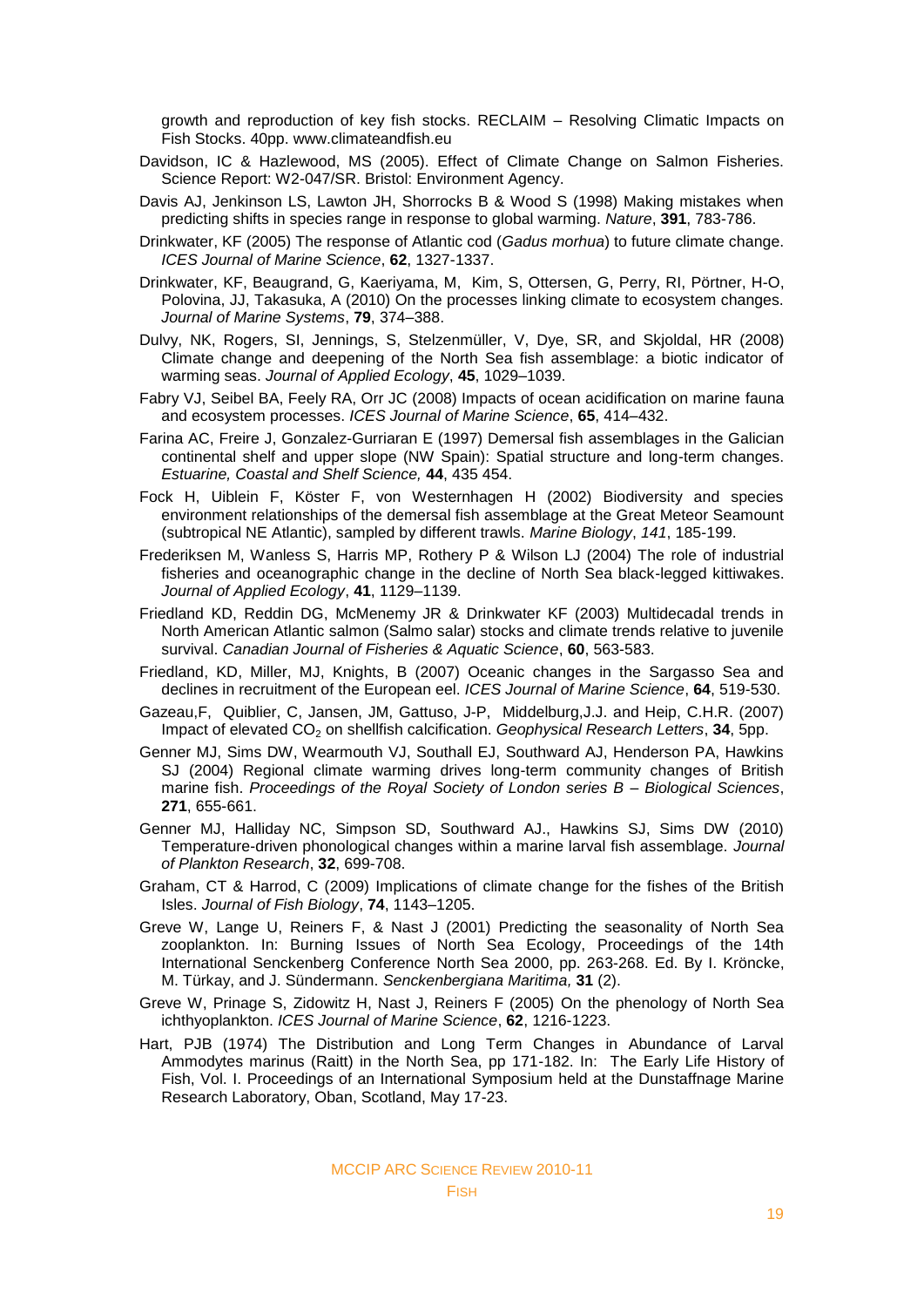- Heath MR & Brander K (2001) Workshop on Gadoid Stocks in the North Sea during the 1960s and 1970s. The Fourth ICES/GLOBEC Backward-Facing Workshop, 1999. *ICES Cooperative Research Report*, **244**. 53pp.
- Heath, MR and 22 other authors (2003) An operational model of the effects of stock structure and spatio-temporal factors on recruitment. Final report of the EU-STEREO project. FAIR-CT98-4122. 1 December 1998 – 28 February 2002. Fisheries Research Services Contract Report No 10/03. 360pp.
- Heath MR, Kunzlik PA, Gallego A, Holmes SJ & Wright PJ (2007) A model of meta-population dynamics for northern European cod - the dynamic consequences of natal fidelity. FRS Internal Report 04/07, 65p.
- Henderson PA (2007) Discrete and continuous change in the fish community of the Bristol Channel in response to climate change. *Journal of the Marine Biological Association of the UK*, **87**, 589-598.
- Henderson PA & Seaby RM (2005) The role of climate in determining the temporal variation in abundance and growth of sole *Solea solea* in the Bristol Channel. *Journal of the Marine Biological Association of the UK*, **85**, 197-204.
- Hiddink, JG and ter Hofstede, R (2008). Climate induced increases in species richness of marine fishes. *Global Change Biology*, **14**, 453-460.
- Hjort J (1914) Fluctuations in the great fisheries of Northern Europe viewed in the light of biological research. *Rapp. P.-V. Réun. Cons. Int. Explor. Mer*, **20**, 1-228.
- Hollowed, AB, Bond, NA, Wilderbuer, TK, Stockhausen, WT, A'mar, ZT, Beamish, RJ, Overland, JE, and Schirripa, MJ (2009). A framework for modelling fish and shellfish responses to future climate change. *ICES Journal of Marine Science*, **66**, 1584–1594.
- Houghton, JDR, Doyle, TK, Davenport, J, Hays, GC (2006). The ocean sunfish *Mola mola*: insights into distribution, abundance and behaviour in the Irish and Celtic Seas. *Journal of the Marine Biological Association of the United Kingdom*, **86**, 1237-1243.
- Huse, G, Ellingsen, I (2008) Capelin migrations and climate change a modelling analysis. *Climatic Change*, **87**,177–197.
- Hutchinson WF, Carvalho GR, & Rogers SI (2001) Marked genetic structuring in localised spawning populations of cod *Gadus morhua* in the North Sea and adjoining waters, as revealed by microsatellites. *Marine Ecology Progress Series*, **223**, 251-260.
- ICES (2008) The effect of climate change on the distribution and abundance of marine species in the OSPAR Maritime Area. *ICES Cooperative Research Report*, **293**. 45pp.
- Jennings, S & Brander, K (2010) Predicting the effects of climate change on marine communities and the consequences for fisheries. *Journal of Marine Systems*, **79**, 418– 426.
- Johnson, AC and 20 other authors (2009) The British river of the future: How climate change and human activity might affect two contrasting river ecosystems in England. *Science of the Total Environment*, **407**, 4787–4798.
- Jonsson, B & Jonsson, N (2009) A review of the likely effects of climate change on anadromous Atlantic salmon *Salmo salar* and brown trout *Salmo trutta*, with particular reference to water temperature and flow. *Journal of Fish Biology*, **75**, 2381-2447.
- Kell LT, Pilling GM, O'Brien CM (2005) The implications of climate change for the management of North Sea cod (Gadus morhua). *ICES Journal of Marine Science*, **62**, 1483-1491.
- Lassalle, G & Rochard, E (2009) Impact of twenty-first century climate on diadromous fish spread over Europe, North Africa and the Middle East. *Global Change Biology*, **15**, 1072- 1089.
- Last JM (1978) The food of three species of gadoid larvae in the eastern English Channel and the southern North Sea. *Marine Biology*, **48**, 377-386.
- Last JM (1980) The food of twenty species of fish larvae in the west-central North Sea. Ministry of Agriculture, Fisheries and Food; Lowestoft (UK), Directorate of Fisheries Research. Fisheries Research Technical Report, No. 60, 48 pp.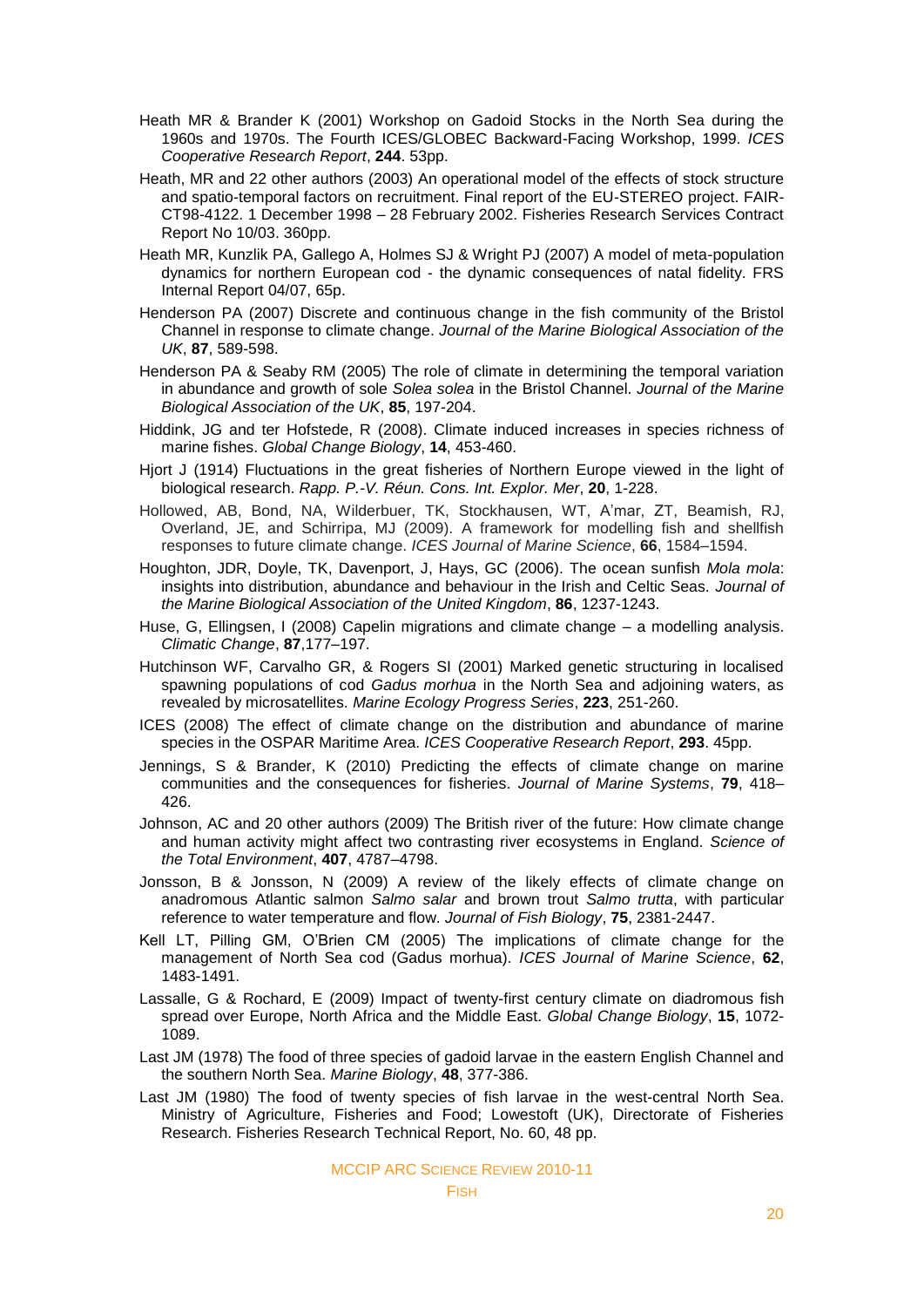- Le Quesne, WJF. & Treasurer, JT (submitted) The potential impacts of ocean acidification on reproduction and population dynamics of marine fish: a combined experimental and theoretical analysis. *Oikos* (submitted March 2010).
- MacKenzie BR, Koester, FW (2004) Fish production and climate: sprat in the Baltic Sea. *Ecology*, **85**, 784-794.
- MacLeod, C, Santos, M, Reid, RJ, Scott, B, and Pierce, GJ (2007) Linking sandeel consumption and the likelihood of starvation in harbour porpoises in the Scottish North Sea: could climate change mean more starving porpoises? *Biology Letters*, **3**, 185–188.
- McCormick SD, Hansen LP, Quinn TP & Saunders RL (1998) Movement, migration and smolting of Atlantic salmon (*Salmo salar*). *Canadian Journal of Fisheries & Aquatic Science*, **55** (S1), 77-92.
- Munday, PL, Dixson, DL, Donelson, JL, Jones, GP, Pratchett, MS, Devitsina, GV, Døving, KB (2009) Ocean acidification impairs olfactory discrimination and homing ability of a marine fish. *Proceedings of the National Academy of Sciences (PNAS)*, **106**, 1848-1852.
- Neat F & Righton D (2007). Warm water occupancy by North Sea cod. *Proceeding of the Royal Society, London B,* **274**, 789-798.
- O'Brien CM, Fox CJ, Planque B & Casey J (2000) Climate variability and North Sea cod. *Nature*, **404**, 142.
- Ojaveer, E, Kalejis, M (in press) Ecology and long-term forecasting of sprat (*Sprattus sprattus balticus*) stock in the Baltic Sea: a review. *[Reviews in Fish Biology and Fisheries](http://www.scopus.com/source/sourceInfo.url?sourceId=23366&origin=resultslist)*.
- Ottersen G, Alheit J, Drinkwater KF, Friedland KD, Hagen E & Stenseth NC (2004) The response of fish populations to ocean climate fluctuations. In Marine Ecosystems and Climate Variation (eds N.C. Stenseth, G. Ottersen, J.W. Hurrell & A. Belgrano), pp. 73-94. Oxford University Press, Oxford.
- Ottersen G, Michalsen K & Nakken O (1998) Ambient temperature and distribution of northeast Arctic cod. *ICES Journal of Marine Science*, **55**, 67-85.
- Pearson, RG and Dawson, TP (2003) Predicting the impacts of climate change on the distribution of species: are bioclimate envelope models useful? *Global Ecology and Biogeography*, **12**, 361–371.
- Peck, MA, Kühn, W, Hinrichsen, H-H, Pohlmann, T (2009) Inter-annual and inter-specific differences in the drift of fish eggs and yolksac larvae in the North Sea: A biophysical modeling approach. *Scientia Marina*, **73** (S1), 23-36.
- Perry AL, Low PJ, Ellis JR &. Reynolds J.D (2005) Climate change and distribution shifts in marine fishes. *Science*, **308**, 1912-1915.
- Pilling GM, Milner RS, Easy MW, Tidd AN (2007) Phenology and North Sea cod *Gadus morhua L*.: has climate change affected otolith annulus formation and growth? *Journal of Fish Biology*, **70**, 584-599.
- Pinnegar JK, Jennings S, O Brien CM & Polunin NVC (2002) Long-term changes in the trophic level of the Celtic Sea fish community and fish market price distribution. *Journal of Applied Ecology*, **39**, 377-390.
- Pinnegar JK, Mills, CM, Van Der Kooij, J, Garrick-Maidment, N, Righton, DA (2008). Occurrence of the short-snouted seahorse *Hippocampus hippocampus* in the central North Sea. *Cybium*, **32**, 343-346.
- Planque B & Frédou T (1999). Temperature and the recruitment of Atlantic cod (*Gadus morhua*). *Canadian Journal of Fisheries and Aquatic Sciences*, **56**, 2069-2077.
- Planque, B, Bellier, E, Lazure, P (2007) Modelling potential spawning habitat of sardine (*Sardina pilchardus*) and anchovy (*Engraulis encrasicolus*) in the Bay of Biscay. *Fisheries Oceanography*, **16**, 16-30.
- Quero JC, Du Buit MH & Vayne JJ (1998) Les observations de poissons tropicaux et le rechauffement des eaux de l'Atlantique europeen. *Oceanologica Acta*, **21**,345-351.
- Reid PC, Borges MF, Svendsen E (2001) A regime shift in the North Sea circa 1988 linked to changes in the North Sea horse mackerel fishery. *Fisheries Research*, **50**, 163-171.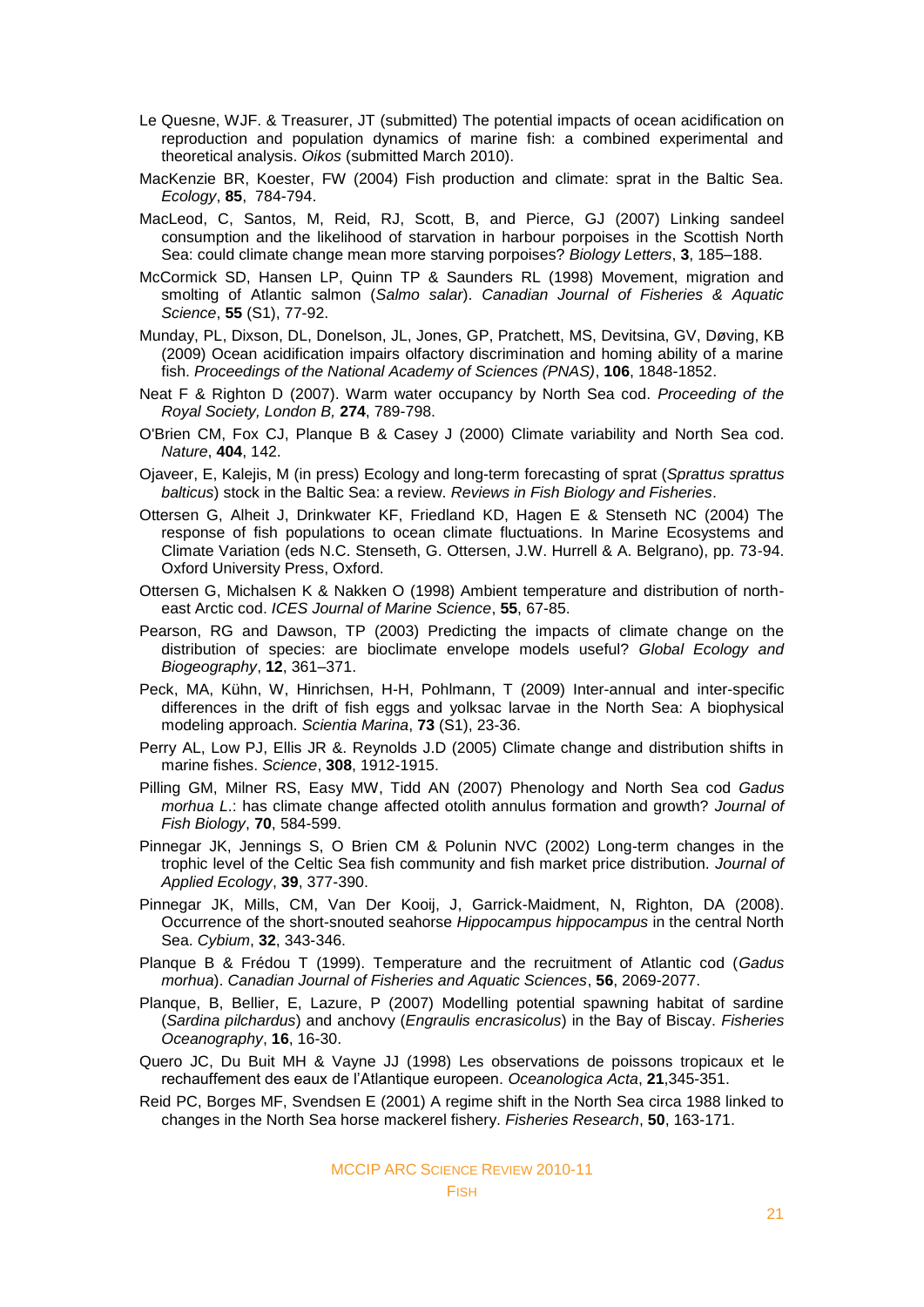- Reid CR, Edwards M, Beaugrand G, Skogen M & Stevens D (2003) Periodic changes in the zooplankton of the North Sea during the twentieth century linked to oceanic inflow. *Fisheries Oceanography*, **12**, 260-269.
- Rijnsdorp, AD, Peck, MA, Engelhard, GH, Möllmann, C, and Pinnegar, JK (2009). Resolving the effect of climate change on fish populations. *ICES Journal of Marine Science*, **66**, 1570 - 1583.
- Rose GA (2005) On distributional responses of North Atlantic fishes to climate change. ICES *Journal of Marine Science*, **62**, 1360-1374.
- Rose, KA, Megrey, BA, Hay, D, Werner, F, and Schweigert, J (2006). Climate regime effects on Pacific herring growth using coupled nutrient–phytoplankton–zooplankton and bioenergetics models. *Transactions of the American Fisheries Society*, **137**, 278–297.
- Rowlands WLI, Dicky-Collas M, Geffen AJ, Nash RDM (2008) Diet overlap and prey selection through metamorphosis in Irish Sea cod (*Gadus morhua*), haddock (*Melanogrammus aeglefinus*) and whiting (*Merlangus merlangus*). *Canadian Journal of Fisheries & Aquatic Sciences*, **65**, 1297-1306.
- Scott JS (1982) Depth, temperature and salinity preferences of common fishes of the Scotian Shelf. *Journal of Northwest Atlantic Fishery Science*, **3**, 29-39.
- Sims DW (1999) Threshold foraging behaviour of basking sharks on zooplankton: life on an energetic knife-edge? *Proceedings of the Royal Society, London B*, **266**, 1437-1443.
- Sims DW (2003) Tractable models for testing theories about natural strategies: foraging behaviour and habitat selection of free ranging sharks. *Journal of Fish Biology*, **63**, 53-73.
- Sims DW & Merrett DA (1997) Determination of zooplankton characteristics in the presence of surface feeding basking sharks *Cetorhinus maximus*. *Marine Ecology Progress Series*, **158**, 297- 302.
- Sims DW & Quayle VA (1998) Selective foraging behaviour of basking sharks on zooplankton in a small-scale front. *Nature*, **393**, 460-464.
- Sims DW, Southall EJ, Quayle VA & Fox AM (2000) Annual social behaviour of basking sharks associated with coastal front areas. *Proceedings of the Royal Society, London B*, **267**, 1897-1904.
- Sims DW, Genner MJ, Southward AJ, Hawkins SJ (2001) Timing of squid migration reflects North Atlantic climate variability. *Proceedings of the Royal Society, London B*, **268**, 2607- 2611.
- Sims DW, Southall EJ, Merrett DA & Sanders J (2003) Effects of zooplankton density and diel period on surface swimming duration of basking sharks. *Journal of the Marine Biological Association of the UK*, **83**, 643-646.
- Sims DW, Wearmouth VJ, Genner MJ, Southward AJ & Hawkins J (2004) Low-temperaturedriven early migration of a temperate marine fish. *Journal of Animal Ecology*, **73**, 333-341.
- Solomon, DJ, and Sambrook, HT (2004) Effects of hot dry summers on the loss of Atlantic salmon, *Salmo salar* in South West England. *Fisheries Management and Ecology*, **11**, 353-363.
- Southall, EJ, and Sims, DW (2006) A smooth hammerhead shark (*Sphyrna zygaena*) from south-west England. JMBA2 - Biodiversity Records, Number 5098. www.mba.ac.uk /jmba/pdf/5098.pdf
- Stebbing ARD, Turk SMT, Wheeler A & Clarke KR (2002) Immigration of southern fish species to south-west England linked to warming of the North Atlantic (1960–2001). *Journal of the Marine Biological Association of the UK*, **82**, 177-180.
- Stenseth NC, Mysterud A, Ottersen G, Hurrell JW, Chan K-S & Lima M (2002) Ecological effects of climate fluctuations. *Science*, **297**, 1292-1296.
- Swaby SE & Potts GW (1999) The sailfin dory, a first British record. *Journal of Fish Biology* **54**, 1338–1340.
- Swain DP, Sinclair AF, Castonguay M, Chouinard GA, Drinkwater KF, Fanning LP & Clark DS (2003) Density versus temperature-dependant growth of Atlantic cod (*Gadus morhua*) in the Gulf of St. Lawerence and on the Scotian Shelf. *Fisheries Research*, **59**, 327-341.

#### MCCIP ARC SCIENCE REVIEW 2010-11